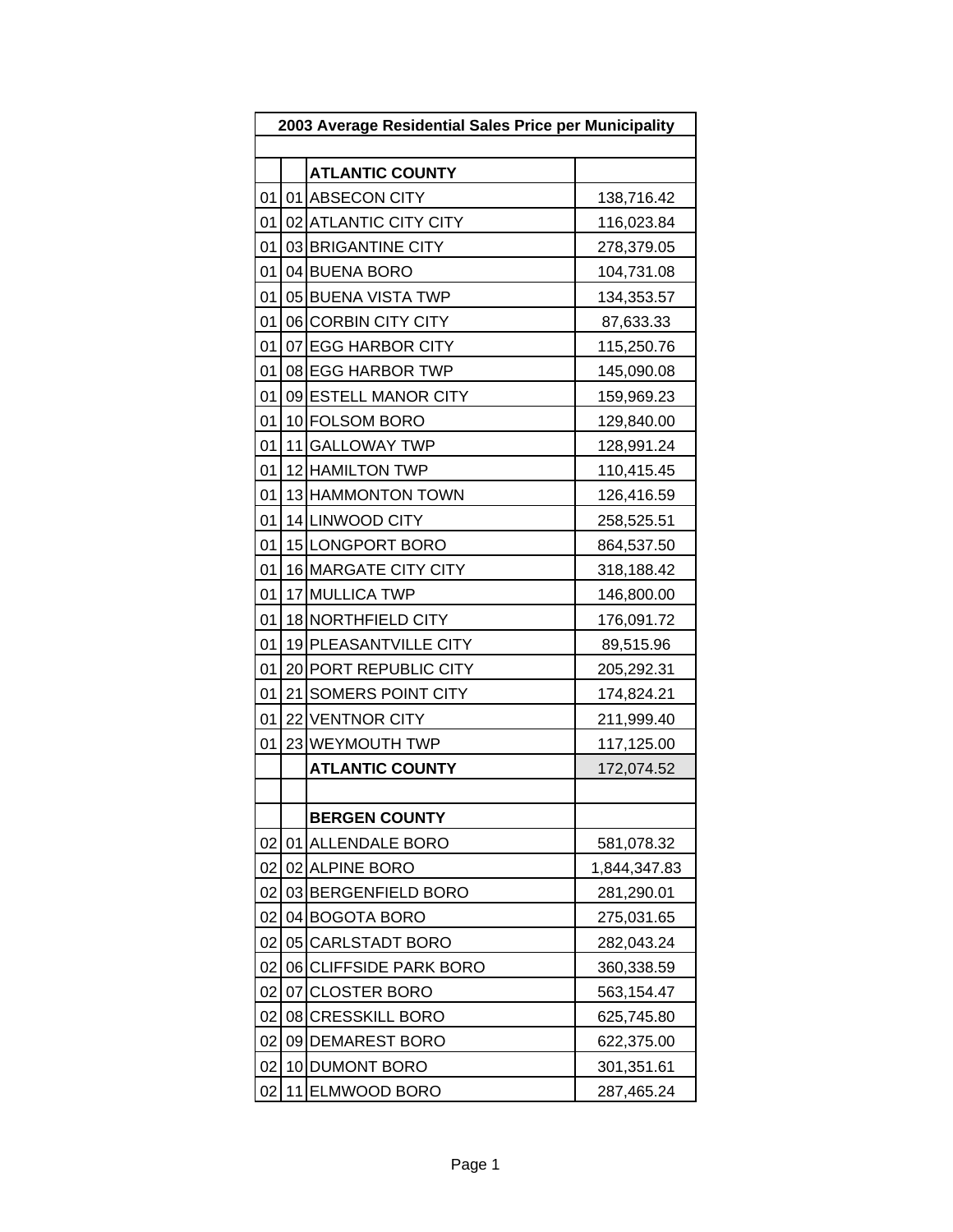| 2003 Average Residential Sales Price per Municipality |    |                           |            |  |  |
|-------------------------------------------------------|----|---------------------------|------------|--|--|
|                                                       |    |                           |            |  |  |
| 02                                                    |    | 12 EAST RUTHERFORD BORO   | 245,938.38 |  |  |
| 02                                                    |    | 13 EDGEWATER BORO         | 335,804.92 |  |  |
| 02                                                    |    | 14 EMERSON BORO           | 369,893.83 |  |  |
| 02                                                    |    | 15 ENGLEWOOD CITY         | 344,365.01 |  |  |
| 02                                                    |    | 16 ENGLEWOOD CLIFFS BORO  | 766,286.46 |  |  |
| 02                                                    |    | 17 FAIRLAWN BORO          | 316,238.06 |  |  |
| 02                                                    |    | 18 FAIRVIEW BORO          | 294,263.54 |  |  |
| 02                                                    |    | 19 FORT LEE BORO          | 397,891.52 |  |  |
| 02                                                    |    | 20 FRANKLIN LAKES BORO    | 901,545.72 |  |  |
| 02                                                    |    | 21 GARFIELD CITY          | 261,851.15 |  |  |
| 02                                                    |    | 22 GLEN ROCK BORO         | 431,768.18 |  |  |
| 02                                                    |    | 23 HACKENSACK CITY        | 209,467.05 |  |  |
| 02                                                    |    | 24 HARRINGTON PARK BORO   | 469,955.53 |  |  |
| 02                                                    |    | 25 HASBROUCK HEIGHTS BORO | 335,604.42 |  |  |
| 02                                                    |    | 26 HAWORTH BORO           | 525,064.44 |  |  |
| 02                                                    |    | 27 HILLSDALE BORO         | 418,370.54 |  |  |
| 02                                                    |    | 28 HO-HO-KUS BORO         | 628,399.76 |  |  |
| 02                                                    |    | 29 LEONIA BORO            | 379,425.00 |  |  |
| 02                                                    |    | 30 LITTLE FERRY BORO      | 252,951.58 |  |  |
| 02                                                    |    | 31 LODI BORO              | 268,482.98 |  |  |
| 02                                                    |    | 32 LYNDHURST TWP          | 280,883.97 |  |  |
| 02                                                    |    | 33 MAHWAH TWP             | 428,036.24 |  |  |
| 02                                                    |    | 34 MAYWOOD BORO           | 309,795.54 |  |  |
| 02                                                    |    | 35 MIDLAND PARK BORO      | 357,141.05 |  |  |
| 02                                                    |    | 36 MONTVALE BORO          | 482,178.79 |  |  |
| 02                                                    |    | 37 MOONACHIE BORO         | 322,450.00 |  |  |
| 02                                                    |    | 38 NEW MILFORD BORO       | 326,999.44 |  |  |
| 02                                                    |    | 39 NORTH ARLINGTON BORO   | 273,478.63 |  |  |
| 02                                                    |    | 40 NORTHVALE BORO         | 368,552.83 |  |  |
| 02                                                    | 41 | NORWOOD BORO              | 539,576.29 |  |  |
| 02                                                    | 42 | OAKLAND BORO              | 391,905.26 |  |  |
| 02                                                    |    | 43 OLD TAPPAN BORO        | 652,597.37 |  |  |
| 02                                                    | 44 | <b>ORADELL BORO</b>       | 456,897.04 |  |  |
| 02                                                    |    | 45 PALISADES PARK BORO    | 383,844.94 |  |  |
| 02                                                    |    | 46 PARAMUS BORO           | 452,429.01 |  |  |
| 02                                                    | 47 | <b>PARK RIDGE BORO</b>    | 429,538.05 |  |  |
| 02                                                    |    | 48 RAMSEY BORO            | 392,196.97 |  |  |
| 02                                                    |    | 49 RIDGEFIELD BORO        | 386,272.01 |  |  |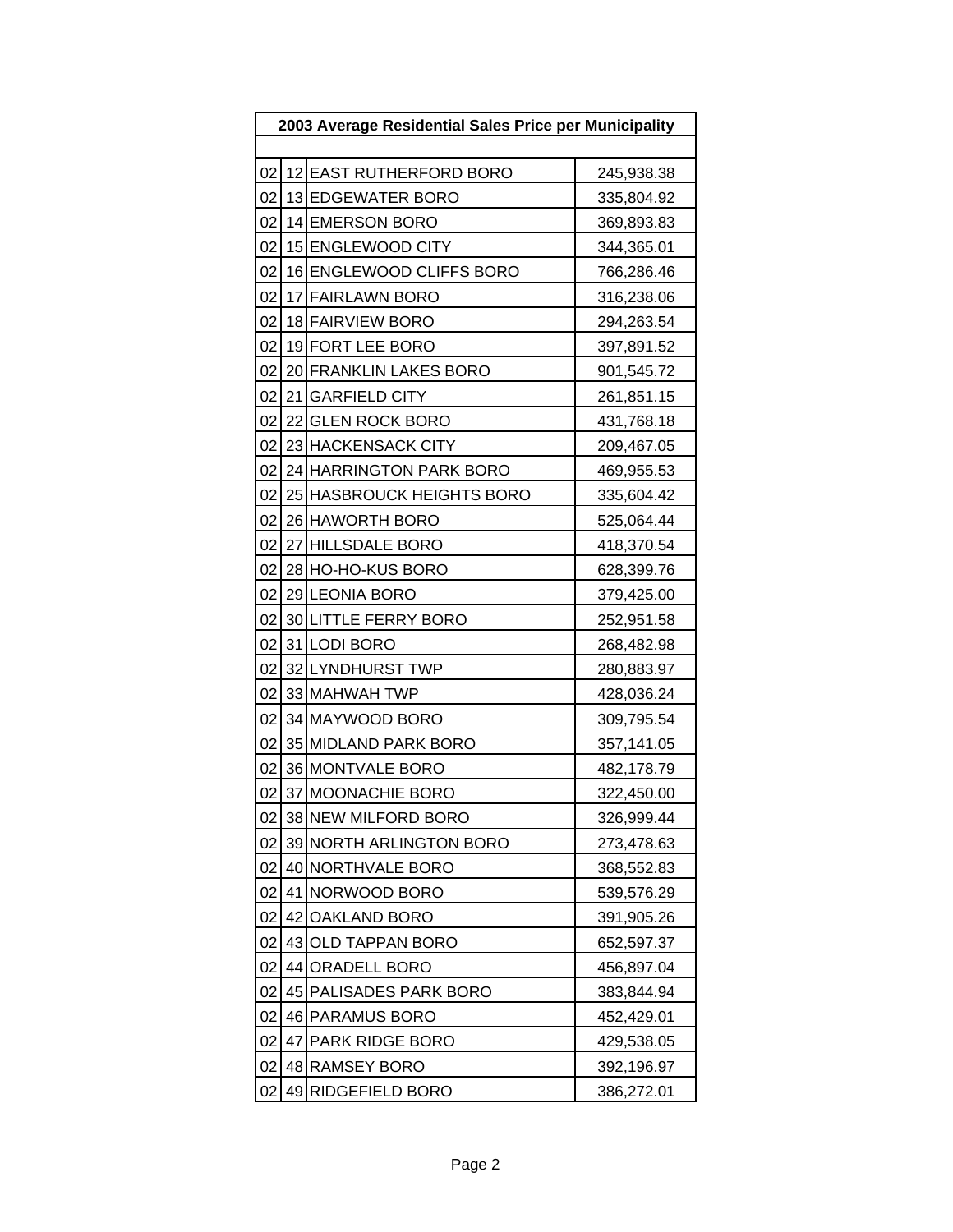| 2003 Average Residential Sales Price per Municipality |    |                            |              |  |  |
|-------------------------------------------------------|----|----------------------------|--------------|--|--|
|                                                       |    |                            |              |  |  |
| 02                                                    |    | 50 RIDGEFIELD PARK VILLAGE | 273,321.06   |  |  |
| 02                                                    |    | 51 RIDGEWOOD VILLAGE       | 617,713.81   |  |  |
| 02 <sub>l</sub>                                       |    | 52 RIVEREDGE BORO          | 380,551.71   |  |  |
|                                                       |    | 02 53 RIVERVALE TWP        | 465,868.69   |  |  |
| 02                                                    |    | 54 ROCHELLE PARK TWP       | 290,507.41   |  |  |
| 02                                                    |    | 55 ROCKLEIGH BORO          | 1,400,000.00 |  |  |
| 02 <sub>l</sub>                                       |    | 56 RUTHERFORD BORO         | 303,310.89   |  |  |
| 02                                                    |    | 57 SADDLE BROOK TWP        | 288,849.79   |  |  |
| 02 <sub>1</sub>                                       |    | 58 SADDLE RIVER BORO       | 1,462,054.24 |  |  |
| 02                                                    |    | 59 SOUTH HACKENSACK TWP    | 290,750.00   |  |  |
| 02                                                    |    | 60 TEANECK TWP             | 324,365.22   |  |  |
| 02 <sub>1</sub>                                       |    | 61 TENAFLY BORO            | 621,058.68   |  |  |
| 02                                                    |    | 62 TETERBORO BORO          | N/A          |  |  |
| 02                                                    |    | 63 UPPER SADDLE RIVER BORO | 787,684.94   |  |  |
| 02                                                    |    | 64 WALDWICK BORO           | 335,527.43   |  |  |
| 02                                                    |    | 65 WALLINGTON BORO         | 286,166.13   |  |  |
| 02                                                    |    | 66 WASHINGTON TWP          | 424,112.74   |  |  |
| 02 <sub>l</sub>                                       |    | 67 WESTWOOD BORO           | 361,650.92   |  |  |
| 02                                                    |    | 68 WOODCLIFF LAKE BORO     | 712,138.89   |  |  |
| 02                                                    |    | 69 WOOD-RIDGE BORO         | 280,400.50   |  |  |
| 02                                                    |    | 70 WYCKOFF TWP             | 563,562.40   |  |  |
|                                                       |    | <b>BERGEN COUNTY</b>       | 395,221.96   |  |  |
|                                                       |    |                            |              |  |  |
|                                                       |    | <b>BURLINGTON COUNTY</b>   |              |  |  |
| 03                                                    |    | 01 BASS RIVER TWP          | 160,888.89   |  |  |
| 03                                                    |    | 02 BEVERLY CITY            | 99,137.14    |  |  |
| 03                                                    |    | 03 BORDENTOWN CITY         | 145,176.61   |  |  |
| 03                                                    |    | 04 BORDENTOWN TWP          | 197,068.00   |  |  |
| 03                                                    |    | 05 BURLINGTON CITY         | 118,839.37   |  |  |
| 03                                                    |    | 06 BURLINGTON TWP          | 213,792.36   |  |  |
| 03                                                    | 07 | <b>CHESTERFIELD TWP</b>    | 286,541.18   |  |  |
| 03                                                    |    | 08 CINNAMINSON TWP         | 199,673.64   |  |  |
| 03                                                    |    | 09 DELANCO TWP             | 136,766.04   |  |  |
| 03                                                    |    | 10 DELRAN TWP              | 191,232.90   |  |  |
| 03                                                    |    | 11 EASTAMPTON TWP          | 187,278.11   |  |  |
| 03                                                    |    | 12 EDGEWATER PARK TWP      | 136,005.90   |  |  |
| 03                                                    |    | 13 EVESHAM TWP             | 187,399.03   |  |  |
| 03                                                    |    | 14 FIELDSBORO BORO         | 124,127.27   |  |  |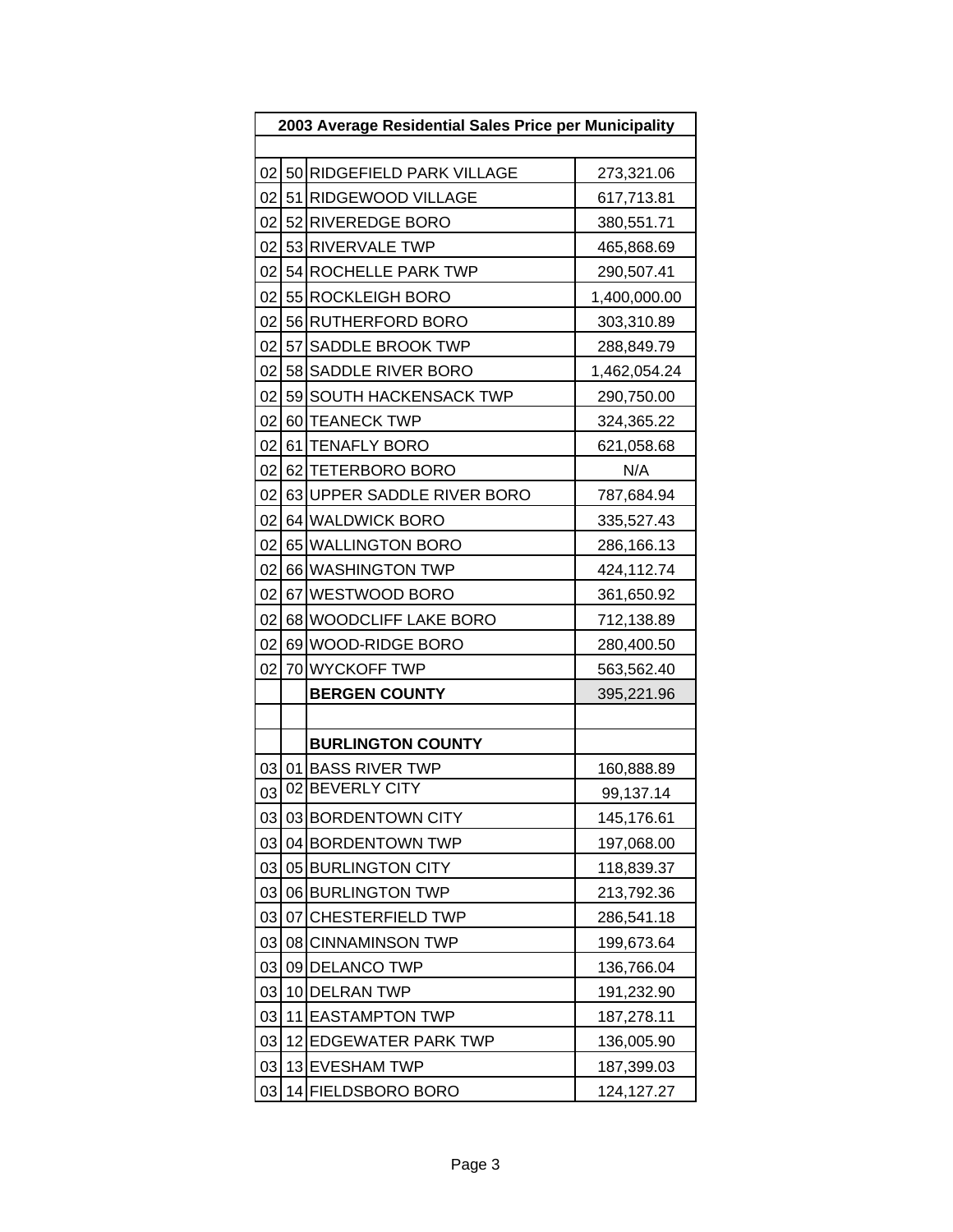| 2003 Average Residential Sales Price per Municipality |    |                          |            |  |  |
|-------------------------------------------------------|----|--------------------------|------------|--|--|
|                                                       |    |                          |            |  |  |
| 03                                                    |    | 15 FLORENCE TWP          | 135,873.65 |  |  |
| 03                                                    |    | 16 HAINESPORT TWP        | 204,727.28 |  |  |
| 03                                                    |    | 17 LUMBERTON TWP         | 207,564.81 |  |  |
| 03                                                    |    | 18 MANSFIELD TWP         | 251,367.49 |  |  |
| 03                                                    |    | 19 MAPLE SHADE TWP       | 115,972.54 |  |  |
| 03                                                    |    | 20 MEDFORD TWP           | 280,163.57 |  |  |
| 03                                                    |    | 21 MEDFORD LAKES BORO    | 211,303.26 |  |  |
| 03                                                    |    | 22 MOORESTOWN TWP        | 360,866.47 |  |  |
| 03                                                    |    | 23 MOUNT HOLLY TWP       | 118,889.28 |  |  |
| 03                                                    |    | 24 MOUNT LAUREL TWP      | 175,180.08 |  |  |
| 03                                                    |    | 25 NEW HANOVER TWP       | 159,900.00 |  |  |
| 03                                                    |    | 26 NORTH HANOVER TWP     | 229,560.00 |  |  |
| 03                                                    |    | 27 PALMYRA BORO          | 126,206.04 |  |  |
| 03                                                    |    | 28 PEMBERTON BORO        | 119,257.14 |  |  |
| 03                                                    |    | 29 PEMBERTON TWP         | 115,798.62 |  |  |
| 03                                                    |    | 30 RIVERSIDE TWP         | 106,274.82 |  |  |
| 03                                                    |    | 31 RIVERTON BORO         | 213,145.03 |  |  |
| 03                                                    |    | 32 SHAMONG TWP           | 276,766.56 |  |  |
| 03                                                    |    | 33 SOUTHAMPTON TWP       | 187,730.00 |  |  |
| 03                                                    |    | 34 SPRINGFIELD TWP       | 284,813.79 |  |  |
| 03                                                    |    | 35 TABERNACLE TWP        | 243,928.87 |  |  |
| 03                                                    |    | 36 WASHINGTON TWP        | 172,625.00 |  |  |
| 03                                                    |    | 37 WESTAMPTON TWP        | 169,310.83 |  |  |
| 03                                                    |    | 38 WILLINGBORO TWP       | 121,843.83 |  |  |
| 03                                                    |    | 39 WOODLAND TWP          | 197,300.00 |  |  |
| 03                                                    |    | 40 WRIGHTSTOWN BORO      | 113,750.00 |  |  |
|                                                       |    | <b>BURLINGTON COUNTY</b> | 185,377.80 |  |  |
|                                                       |    |                          |            |  |  |
|                                                       |    | <b>CAMDEN COUNTY</b>     |            |  |  |
| 04                                                    |    | 01 AUDUBON BORO          | 128,788.49 |  |  |
| 04                                                    |    | 02 AUDUBON PARK BORO     | N/A        |  |  |
| 04                                                    |    | 03 BARRINGTON BORO       | 140,252.82 |  |  |
| 04                                                    |    | 04 BELLMAWR BORO         | 113,524.58 |  |  |
| 04                                                    |    | 05 BERLIN BORO           | 165,546.57 |  |  |
| 04                                                    |    | 06 BERLIN TWP            | 127,509.95 |  |  |
| 04                                                    | 07 | <b>BROOKLAWN BORO</b>    | 83,329.03  |  |  |
| 04                                                    |    | 08 CAMDEN CITY           | 42,095.50  |  |  |
| 04                                                    | 09 | CHERRY HILL TWP          | 196,869.08 |  |  |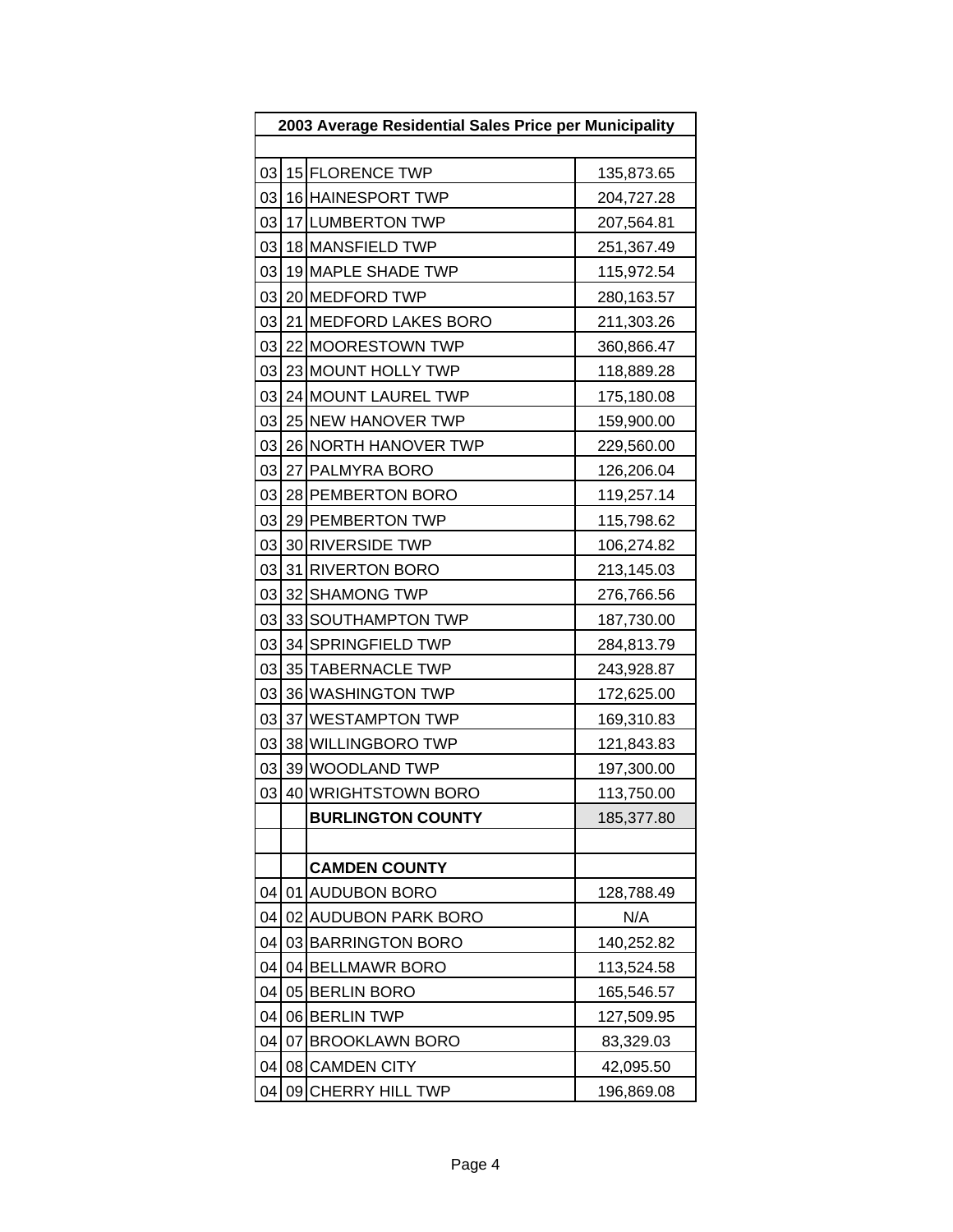| 2003 Average Residential Sales Price per Municipality |  |                        |            |  |  |
|-------------------------------------------------------|--|------------------------|------------|--|--|
|                                                       |  |                        |            |  |  |
| 04                                                    |  | 10 CHESILHURST BORO    | 114,580.00 |  |  |
| 04                                                    |  | 11 CLEMENTON BORO      | 87,055.71  |  |  |
| 04                                                    |  | 12 COLLINGSWOOD BORO   | 129,666.44 |  |  |
| 04                                                    |  | 13 GIBBSBORO BORO      | 208,316.67 |  |  |
| 04                                                    |  | 14 GLOUCESTER CITY     | 71,223.90  |  |  |
| 04                                                    |  | 15 GLOUCESTER TWP      | 138,641.92 |  |  |
| 04                                                    |  | 16 HADDON TWP          | 163,209.86 |  |  |
| 04                                                    |  | 17 HADDONFIELD BORO    | 327,621.31 |  |  |
| 04                                                    |  | 18 HADDON HEIGHTS BORO | 193,277.31 |  |  |
| 04                                                    |  | 19 HI-NELLA BORO       | 119,779.17 |  |  |
| 04                                                    |  | 20 LAUREL SPRINGS BORO | 134,840.00 |  |  |
| 04                                                    |  | 21 LAWNSIDE BORO       | 93,918.75  |  |  |
| 04                                                    |  | 22 LINDENWOLD BORO     | 80,900.08  |  |  |
| 04                                                    |  | 23 MAGNOLIA BORO       | 107,427.06 |  |  |
| 04                                                    |  | 24 MERCHANTVILLE BORO  | 140,315.36 |  |  |
| 04                                                    |  | 25 MOUNT EPHRAIN BORO  | 103,982.50 |  |  |
| 04                                                    |  | 26 OAKLYN BORO         | 118,580.00 |  |  |
|                                                       |  | 04 27 PENNSAUKEN TWP   | 110,373.13 |  |  |
| 04                                                    |  | 28 PINE HILL BORO      | 104,586.48 |  |  |
| 04                                                    |  | 29 PINE VALLEY BORO    | N/A        |  |  |
| 04                                                    |  | 30 RUNNEMEDE BORO      | 114,619.58 |  |  |
| 04                                                    |  | 31 SOMERDALE BORO      | 99,118.97  |  |  |
| 04                                                    |  | 32 STRATFORD BORO      | 124,606.59 |  |  |
| 04                                                    |  | 33 TAVISTOCK BORO      | N/A        |  |  |
| 04                                                    |  | 34 VOORHEES TWP        | 213,224.74 |  |  |
| 04                                                    |  | 35 WATERFORD TWP       | 136,923.12 |  |  |
| 04                                                    |  | 36 WINSLOW TWP         | 129,135.65 |  |  |
| 04                                                    |  | 37 WOODLYNNE BORO      | 65,411.22  |  |  |
|                                                       |  | <b>CAMDEN COUNTY</b>   | 143,611.75 |  |  |
|                                                       |  |                        |            |  |  |
|                                                       |  | <b>CAPE MAY COUNTY</b> |            |  |  |
| 05                                                    |  | 01 AVALON BORO         | 799,354.83 |  |  |
| 05                                                    |  | 02 CAPE MAY CITY       | 410,763.93 |  |  |
| 05                                                    |  | 03 CAPE MAY POINT BORO | 525,928.57 |  |  |
| 05                                                    |  | 04 DENNIS TWP          | 185,740.26 |  |  |
| 05                                                    |  | 05 LOWER TWP           | 176,729.12 |  |  |
| 05                                                    |  | 06 MIDDLE TWP          | 175,752.99 |  |  |
| 05                                                    |  | 07 NORTH WILDWOOD CITY | 189,977.90 |  |  |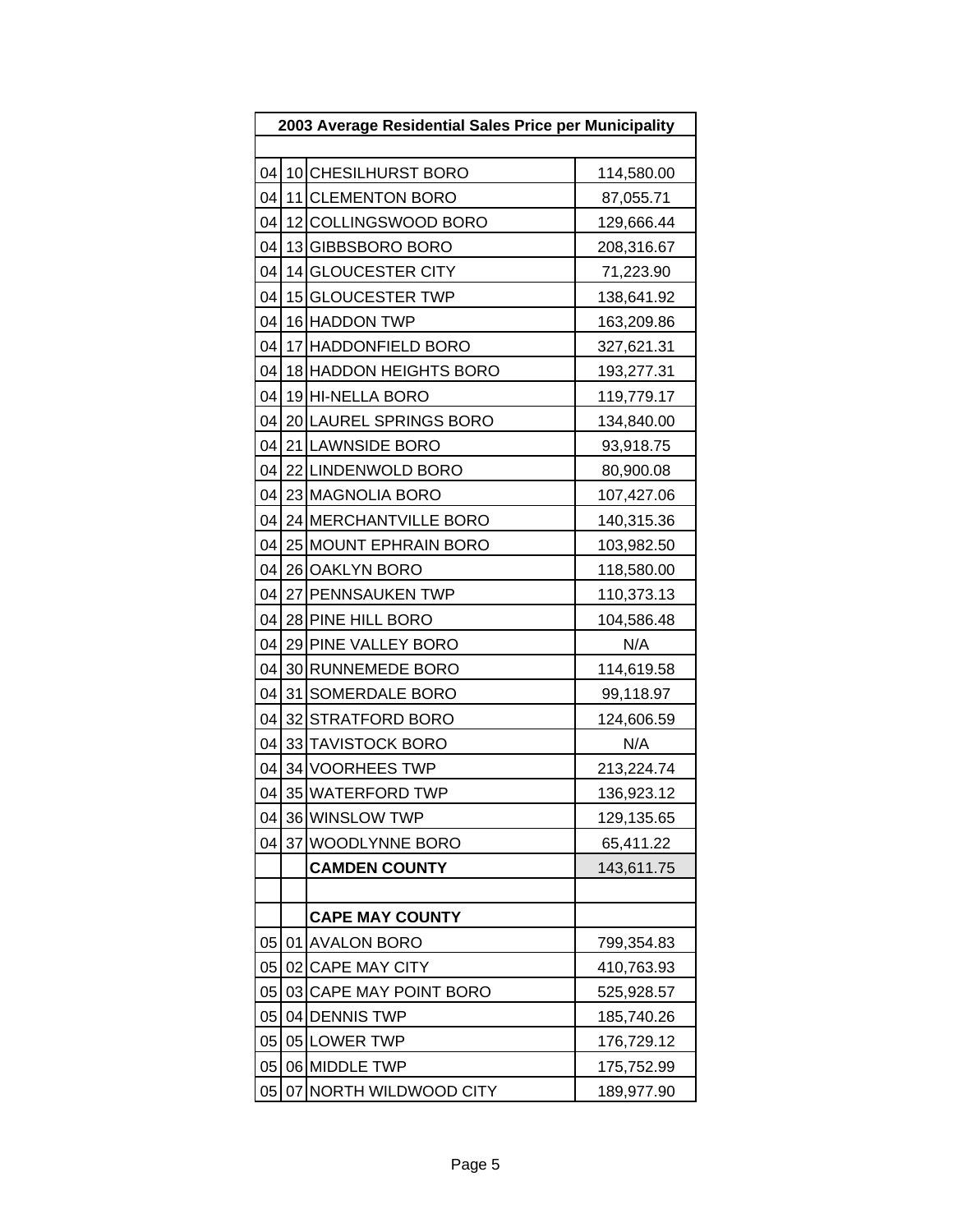| 2003 Average Residential Sales Price per Municipality |    |                          |            |
|-------------------------------------------------------|----|--------------------------|------------|
|                                                       |    |                          |            |
|                                                       |    | 05 08 OCEAN CITY CITY    | 447,977.33 |
| 05                                                    |    | 09 SEA ISLE CITY CITY    | 445,627.97 |
| 05                                                    |    | 10 STONE HARBOR BORO     | 831,940.94 |
| 05                                                    |    | 11 UPPER TWP             | 233,151.31 |
| 05                                                    |    | 12 WEST CAPE MAY BORO    | 295,256.52 |
| 05                                                    |    | 13 WEST WILDWOOD BORO    | 165,658.62 |
| 05                                                    |    | 14 WILDWOOD CITY         | 166,635.11 |
| 05                                                    |    | 15 WILDWOOD CREST BORO   | 262,282.04 |
| 05                                                    |    | 16 WOODBINE BORO         | 100,875.00 |
|                                                       |    | <b>CAPE MAY COUNTY</b>   | 341,425.56 |
|                                                       |    |                          |            |
|                                                       |    | <b>CUMBERLAND COUNTY</b> |            |
|                                                       |    | 06 01 BRIDGETON CITY     | 72,972.25  |
| 06                                                    |    | 02 COMMERCIAL TWP        | 59,913.28  |
| 06                                                    |    | 03 DEERFIELD TWP         | 162,500.00 |
| 06                                                    |    | 04 DOWNE TWP             | 75,040.00  |
| 06                                                    |    | 05 FAIRFIELD TWP         | 85,143.85  |
| 06                                                    |    | 06 GREENWICH TWP         | 127,092.86 |
| 06                                                    |    | 07 HOPEWELL TWP          | 139,931.82 |
| 06                                                    |    | 08 LAWRENCE TWP          | 103,809.09 |
| 06                                                    |    | 09 MAURICE RIVER TWP     | 115,647.66 |
| 06                                                    |    | 10 MILLVILLE CITY        | 96,658.58  |
| 06                                                    |    | 11 SHILOH BORO           | 83,350.00  |
| 06                                                    |    | 12 STOW CREEK TWP        | 134,000.00 |
| 06                                                    |    | 13 UPPER DEERFIELD TWP   | 136,004.26 |
| 06                                                    |    | 14 VINELAND CITY         | 114,580.78 |
|                                                       |    | <b>CUMBERLAND COUNTY</b> | 103,608.98 |
|                                                       |    |                          |            |
|                                                       |    | <b>ESSEX COUNTY</b>      |            |
| 07                                                    |    | 01 BELLEVILLE TWP        | 208,527.22 |
| 07                                                    |    | 02 BLOOMFIELD TWP        | 243,020.89 |
| 07                                                    |    | 03 CALDWELL TWP          | 309,792.73 |
| 07                                                    |    | 04 CEDAR GROOVE TWP      | 376,326.47 |
| 07                                                    |    | 05 EAST ORANGE CITY      | 135,047.97 |
| 07                                                    |    | 06 ESSEX FELLS TWP       | 775,127.94 |
| 07                                                    |    | 07 FAIRFIELD TWP         | 395,201.92 |
| 07                                                    | 08 | <b>GLEN RIDGE TWP</b>    | 474,670.73 |
| 07                                                    |    | 09 IRVINGTON TWP         | 137,690.32 |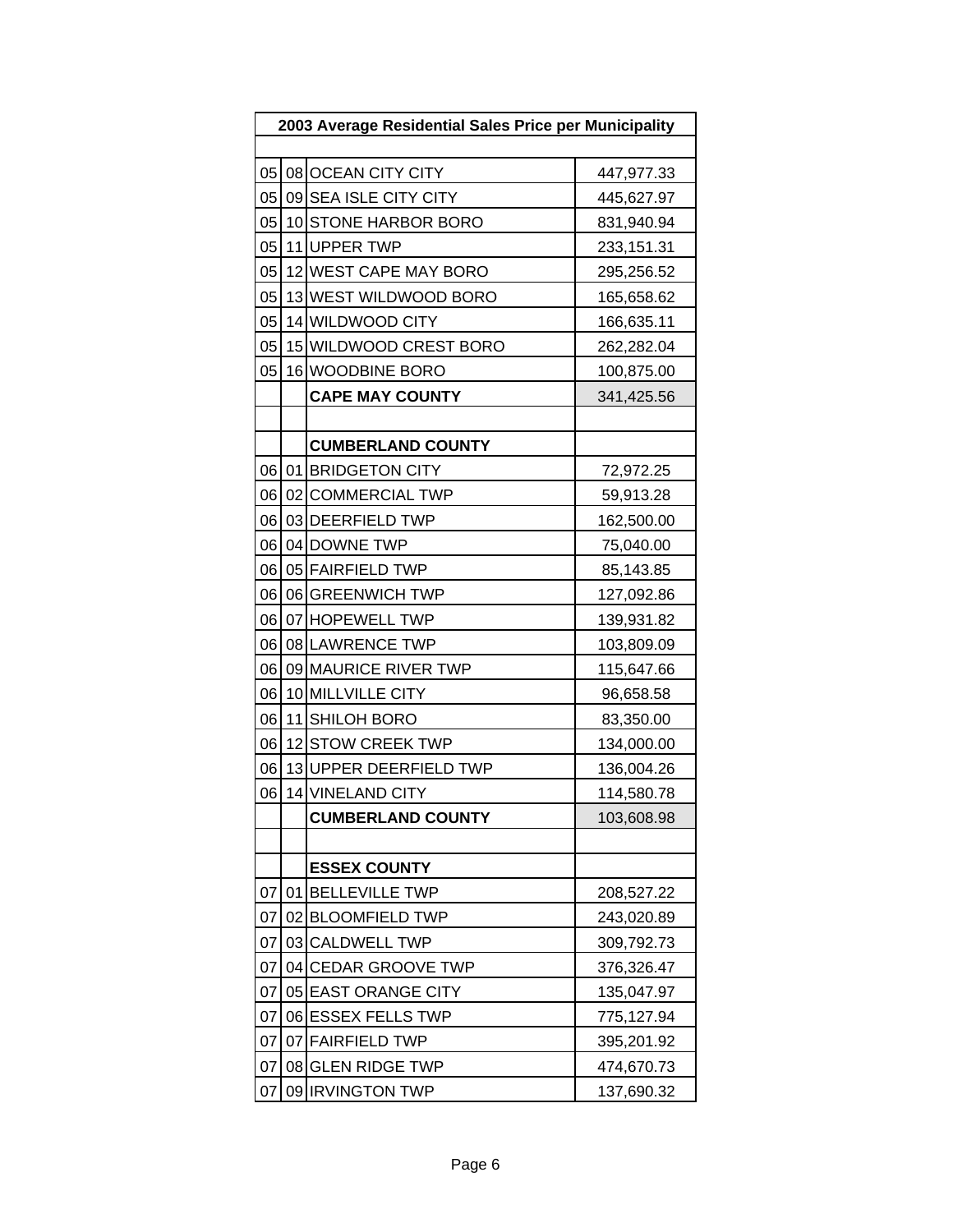| 2003 Average Residential Sales Price per Municipality |    |                             |            |  |  |  |
|-------------------------------------------------------|----|-----------------------------|------------|--|--|--|
|                                                       |    |                             |            |  |  |  |
| 07                                                    |    | 10 LIVINGSTON TWP           | 442,730.08 |  |  |  |
| 07                                                    |    | 11 MAPLEWOOD TWP            | 367,870.36 |  |  |  |
| 07                                                    |    | 12 MILLBURN TWP             | 895,586.21 |  |  |  |
| 07                                                    |    | 13 MONTCLAIR TWP            | 479,266.58 |  |  |  |
| 07                                                    |    | 14 NEWARK CITY              | 204,309.12 |  |  |  |
| 07                                                    |    | 15 NORTH CALDWELL TWP       | 534,558.67 |  |  |  |
| 07                                                    |    | 16 NUTLEY TWP               | 288,242.68 |  |  |  |
| 07                                                    |    | 17 ORANGE CITY TWP          | 149,542.92 |  |  |  |
| 07                                                    |    | 18 ROSELAND BORO            | 462,518.75 |  |  |  |
| 07                                                    |    | 19 SOUTH ORANGE VILLAGE TWP | 413,998.20 |  |  |  |
| 07                                                    |    | 20 VERONA BORO TWP          | 326,574.75 |  |  |  |
| 07                                                    |    | 21 WEST CALDWELL TWP        | 347,953.60 |  |  |  |
| 07                                                    |    | 22 WEST ORANGE TWP          | 332,843.83 |  |  |  |
|                                                       |    | <b>ESSEX COUNTY</b>         | 325,301.21 |  |  |  |
|                                                       |    |                             |            |  |  |  |
|                                                       |    | <b>GLOUCESTER COUNTY</b>    |            |  |  |  |
|                                                       |    | 08 01 CLAYTON BORO          | 126,530.14 |  |  |  |
| 08                                                    |    | 02 DEPTFORD TWP             | 125,809.07 |  |  |  |
| 08                                                    |    | 03 EAST GREENWICH TWP       | 191,381.59 |  |  |  |
| 08                                                    |    | 04 ELK TWP                  | 118,416.67 |  |  |  |
| 08                                                    |    | 05 FRANKLIN TWP             | 146,160.51 |  |  |  |
| 08                                                    |    | 06 GLASSBORO BORO           | 135,600.94 |  |  |  |
| 08                                                    |    | 07 GREENWICH TWP            | 121,623.08 |  |  |  |
| 08                                                    |    | 08 HARRISON TWP             | 218,795.59 |  |  |  |
| 08                                                    |    | 09 LOGAN TWP                | 146,373.12 |  |  |  |
| 08                                                    |    | 10 MANUTA TWP               | 151,983.22 |  |  |  |
| 08                                                    |    | 11 MONROE TWP               | 154,484.93 |  |  |  |
| 08                                                    |    | 12 NATIONAL PARK BORO       | 101,732.26 |  |  |  |
| 08                                                    |    | 13 NEWFIELD BORO            | 105,946.67 |  |  |  |
| 08                                                    |    | 14 PAULSBORO BORO           | 78,654.82  |  |  |  |
| 08                                                    |    | 15 PITMAN BORO              | 123,168.17 |  |  |  |
| 08                                                    |    | 16 SOUTH HARRISON TWP       | 258,177.93 |  |  |  |
| 08                                                    | 17 | SWEDESBORO BORO             | 121,740.91 |  |  |  |
| 08                                                    |    | 18 WASHINGTON TWP           | 163,263.55 |  |  |  |
| 08                                                    |    | 19 WENONAH BORO             | 246,644.44 |  |  |  |
| 08                                                    |    | 20 WEST DEPTFORD TWP        | 135,122.40 |  |  |  |
| 08                                                    | 21 | <b>WESTVILLE BORO</b>       | 95,162.54  |  |  |  |
| 08                                                    |    | 22 WOODBURY CITY            | 121,513.62 |  |  |  |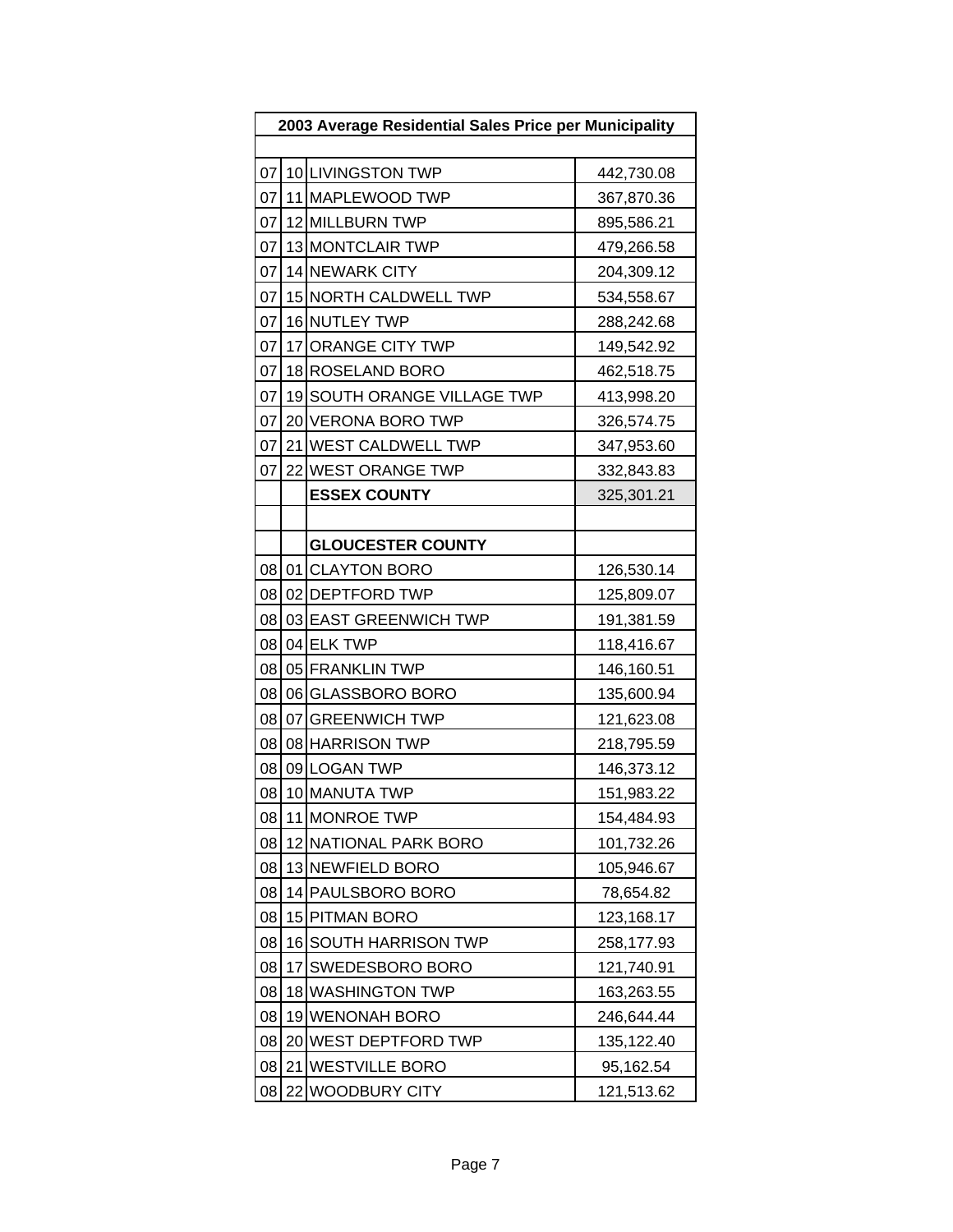| 2003 Average Residential Sales Price per Municipality |    |                          |            |
|-------------------------------------------------------|----|--------------------------|------------|
|                                                       |    |                          |            |
| 08                                                    |    | 23 WOODBURY HEIGHTS BORO | 135,175.00 |
| 08                                                    |    | 24 WOOLWICH TWP          | 246,560.47 |
|                                                       |    | <b>GLOUCESTER COUNTY</b> | 150,697.89 |
|                                                       |    |                          |            |
|                                                       |    | <b>HUDSON COUNTY</b>     |            |
|                                                       |    | 09 01 BAYONNE CITY       | 230,657.43 |
| 09                                                    |    | 02 EAST NEWARK BORO      | 221,454.55 |
| 09                                                    |    | 03 GUTTENBERG TOWN       | 267,624.11 |
| 09                                                    |    | 04 HARRISON TOWN         | 224,487.35 |
| 09                                                    |    | 05 HOBOKEN CITY          | 335,346.59 |
| 09                                                    |    | 06 JERSEY CITY CITY      | 194,447.72 |
| 09                                                    |    | 07 KEARNY TOWN           | 236,325.90 |
| 09                                                    |    | 08 NORTH BERGEN TWP      | 234,450.51 |
| 09                                                    |    | 09 SECAUCUS TOWN         | 257,385.95 |
| 09                                                    |    | 10 UNION CITY CITY       | 207,541.53 |
| 09                                                    |    | 11 WEEHAWKEN TWP         | 317,782.54 |
| 09                                                    |    | 12 WEST NEW YORK TOWN    | 204,594.01 |
|                                                       |    | <b>HUDSON COUNTY</b>     | 232,264.03 |
|                                                       |    |                          |            |
|                                                       |    | <b>HUNTERDON COUNTY</b>  |            |
|                                                       |    | 10 01 ALEXANDRIA TWP     | 402,781.66 |
| 10 <sup>1</sup>                                       |    | 02 BETHLEHAM TWP         | 426,481.25 |
| 10                                                    |    | 03 BLOOMSBURY BORO       | 202,584.21 |
| 10 <sub>1</sub>                                       |    | 04 CALIFON BORO          | 348,621.88 |
| 10                                                    |    | 05 CLINTON TOWN          | 303,411.58 |
| 10                                                    |    | 06 CLINTON TWP           | 370,736.84 |
|                                                       |    | 10 07 DELAWARE TWP       | 477,430.56 |
| 10                                                    |    | 08 EAST AMWELL TWP       | 382,682.25 |
| 10                                                    |    | 09 FLEMINGTON BORO       | 228,048.57 |
| 10                                                    |    | 10 FRANKLIN TWP          | 403,956.00 |
| 10                                                    |    | 11 FRENCHTOWN BORO       | 239,642.86 |
| 10                                                    |    | 12 GLEN GARDNER BORO     | 152,142.11 |
| 10                                                    |    | 13 HAMPTON BORO          | 224,847.62 |
| 10                                                    |    | 14 HIGH BRIDGE BORO      | 213,642.47 |
| 10                                                    |    | 15 HOLLAND TWP           | 268,595.00 |
| 10                                                    |    | 16 KINGWOOD TWP          | 332,001.61 |
| 10                                                    | 17 | <b>LAMBERTVILLE CITY</b> | 273,485.82 |
| 10                                                    |    | 18 LEBANON BORO          | 209,886.96 |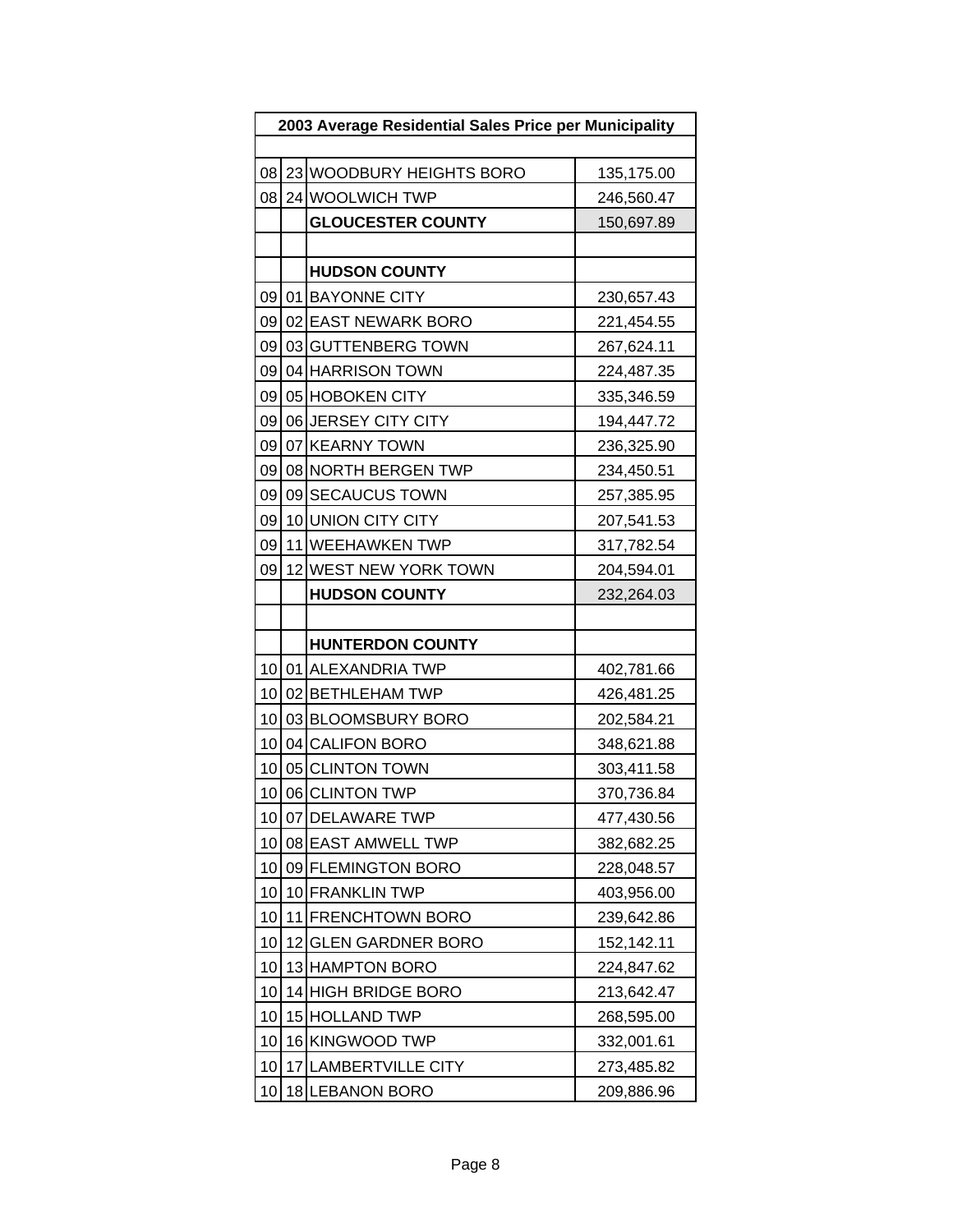|    | 2003 Average Residential Sales Price per Municipality |                         |            |  |
|----|-------------------------------------------------------|-------------------------|------------|--|
|    |                                                       |                         |            |  |
| 10 |                                                       | 19 LEBANON TWP          | 333,230.36 |  |
| 10 |                                                       | 20 MILFORD BORO         | 190,785.71 |  |
| 10 |                                                       | 21 RARITAN TWP          | 303,046.03 |  |
| 10 |                                                       | 22 READINGTON TWP       | 354,450.51 |  |
| 10 |                                                       | 23 STOCKTON BORO        | 236,222.22 |  |
| 10 |                                                       | 24 TEWKSBURY TWP        | 572,306.90 |  |
| 10 |                                                       | 25 UNION TWP            | 247,844.85 |  |
| 10 |                                                       | 26 WEST AMWELL TWP      | 445,357.14 |  |
|    |                                                       | <b>HUNTERDON COUNTY</b> | 313,492.10 |  |
|    |                                                       |                         |            |  |
|    |                                                       | <b>MERCER COUNTY</b>    |            |  |
| 11 |                                                       | 01 EAST WINDSOR TWP     | 189,392.09 |  |
| 11 |                                                       | 02 EWING TWP            | 184,234.52 |  |
| 11 |                                                       | 03 HAMILTON TWP         | 163,294.35 |  |
| 11 |                                                       | 04 HIGHTSTOWN BORO      | 195,461.48 |  |
| 11 |                                                       | 05 HOPEWELL BORO        | 316,217.39 |  |
| 11 |                                                       | 06 HOPEWELL TWP         | 417,094.44 |  |
| 11 |                                                       | 07 LAWRENCE TWP         | 223,629.20 |  |
| 11 |                                                       | 08 PENNIGTON BORO       | 414,732.35 |  |
| 11 |                                                       | 09 PRINCETON BORO       | 530,276.10 |  |
| 11 |                                                       | 10 PRINCETON TWP        | 754,952.99 |  |
| 11 |                                                       | 11 TRENTON CITY         | 75,895.14  |  |
| 11 |                                                       | 12 WASHINGTON TWP       | 259,038.06 |  |
| 11 |                                                       | 13 WEST WINDSOR TWP     | 393,826.27 |  |
|    |                                                       | <b>MERCER COUNTY</b>    | 244,783.59 |  |
|    |                                                       |                         |            |  |
|    |                                                       | <b>MIDDLESEX COUNTY</b> |            |  |
| 12 |                                                       | 01 CARTERET BORO        | 211,666.61 |  |
| 12 |                                                       | 02 CRANBURY TWP         | 524,974.35 |  |
| 12 |                                                       | 03 DUNELLEN BORO        | 224,534.18 |  |
| 12 |                                                       | 04 EAST BRUNSWICK TWP   | 268,487.18 |  |
| 12 |                                                       | 05 EDISON TWP           | 264,445.91 |  |
| 12 |                                                       | 06 HELMETTA BORO        | 177,324.68 |  |
| 12 |                                                       | 07 HIGHLAND PARK BORO   | 278,243.93 |  |
| 12 |                                                       | 08 JAMESBURG BORO       | 187,519.77 |  |
| 12 |                                                       | 09 METUCHEN BORO        | 289,665.75 |  |
| 12 |                                                       | 10 MIDDLESEX BORO       | 232,773.01 |  |
| 12 | 11                                                    | <b>MILLTOWN BORO</b>    | 265,459.73 |  |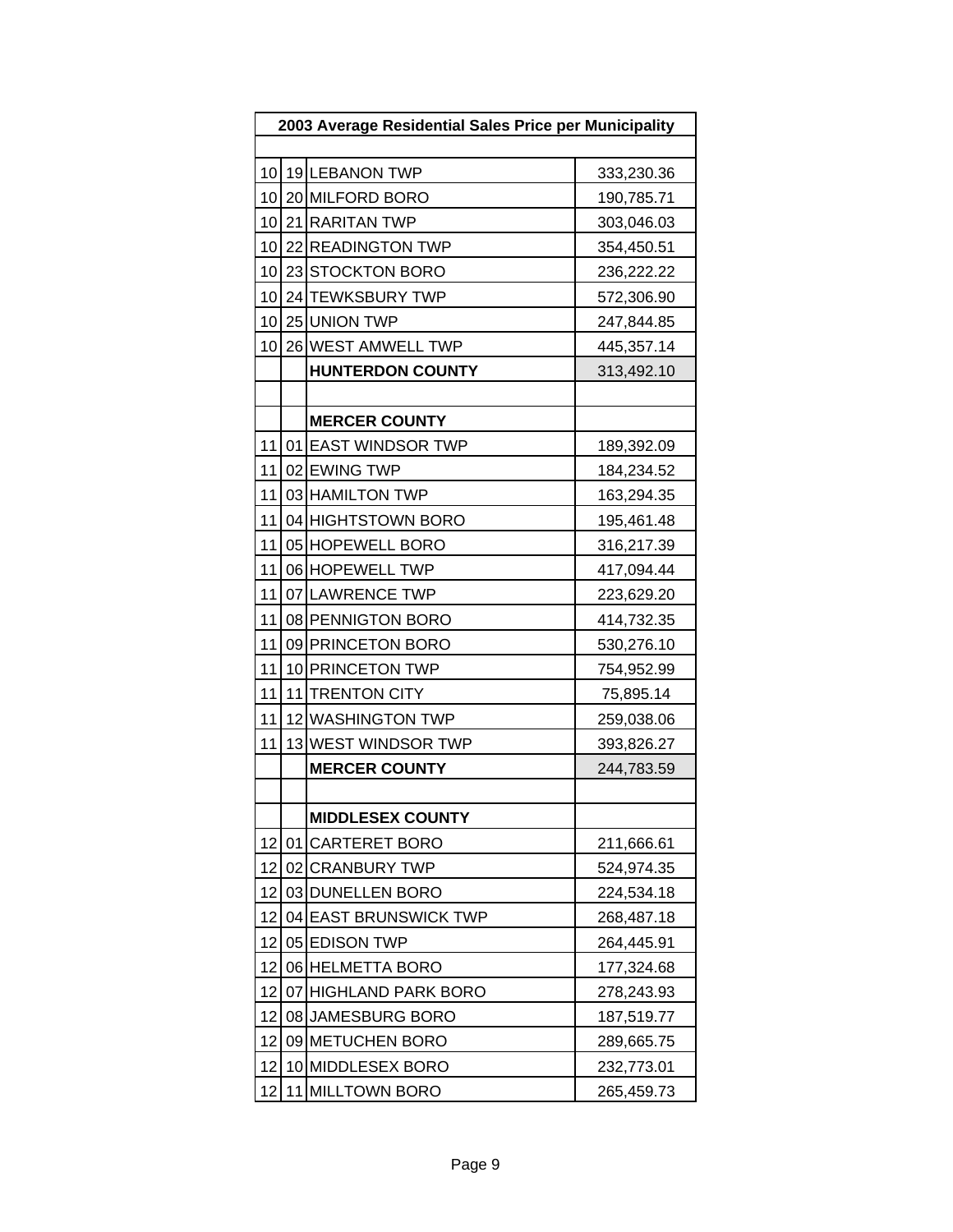| 2003 Average Residential Sales Price per Municipality |  |                            |            |
|-------------------------------------------------------|--|----------------------------|------------|
|                                                       |  |                            |            |
| 12                                                    |  | 12 MONROE TWP              | 223,173.10 |
| 12                                                    |  | 13 NEW BRUNSWICK CITY      | 204,428.67 |
| 12                                                    |  | 14 NORTH BRUNSWICK TWP     | 230,829.77 |
| 12                                                    |  | 15 OLD BRIDGE TWP          | 245,054.57 |
| 12                                                    |  | 16 PERTH AMBOY CITY        | 189,789.29 |
| 12                                                    |  | 17 PISCATAWAY TWP          | 244,447.31 |
| 12                                                    |  | 18 PLAINSBORO TWP          | 231,437.29 |
| 12                                                    |  | 19 SAYREVILLE BORO         | 228,885.98 |
| 12                                                    |  | 20 SOUTH AMBOY CITY        | 190,595.80 |
| 12                                                    |  | 21 SOUTH BRUNSWICK TWP     | 289,076.91 |
| 12                                                    |  | 22 SOUTH PLAINSFIELD BORO  | 245,121.19 |
| 12                                                    |  | 23 SOUTH RIVER BORO        | 228,391.91 |
| 12                                                    |  | 24 SPOTSWOOD BORO          | 206,335.71 |
| 12                                                    |  | 25 WOODBRIDGE TWP          | 211,979.81 |
|                                                       |  | <b>MIDDLESEX COUNTY</b>    | 239,464.59 |
|                                                       |  |                            |            |
|                                                       |  | <b>MOMMOUTH COUNTY</b>     |            |
|                                                       |  | 13 01 ABERDEEN TWP         | 221,986.47 |
| 13                                                    |  | 02 ALLENHURST BORO         | 798,571.43 |
| 13                                                    |  | 03 ALLENTOWN BORO          | 197,332.35 |
| 13                                                    |  | 04 ASBURY PARK CITY        | 163,957.76 |
| 13                                                    |  | 05 ATLANTIC HIGHLANDS BORO | 310,499.25 |
| 13                                                    |  | 06 AVON-BY-THE-SEA BOR     | 573,935.48 |
| 13                                                    |  | 07 BELMAR BORO             | 355,353.36 |
| 13                                                    |  | 08 BRADLEY BEACH BORO      | 293,366.26 |
| 13                                                    |  | 09 BRIELLE BORO            | 510,713.41 |
| 13                                                    |  | 10 COLTS NECK TWP          | 721,752.84 |
| 13                                                    |  | 11 DEAL BORO               | 989,533.33 |
| 13                                                    |  | 12 EATONTOWN BORO          | 255,882.08 |
| 13                                                    |  | 13 ENGLISHTOWN BORO        | 196,540.63 |
| 13                                                    |  | 14 FAIR HAVEN BORO         | 547,386.96 |
| 13                                                    |  | 15 FARMINGDALE BORO        | 253,628.57 |
| 13                                                    |  | 16 FREEHOLD BORO           | 192,398.97 |
| 13                                                    |  | 17 FREEHOLD TWP            | 266,779.01 |
| 13                                                    |  | 18 HAZLET TWP              | 237,796.07 |
| 13                                                    |  | 19 HIGHLANDS BORO          | 197,913.82 |
| 13                                                    |  | 20 HOLMDEL TWP             | 547,480.41 |
| 13                                                    |  | 21 HOWELL TWP              | 249,753.05 |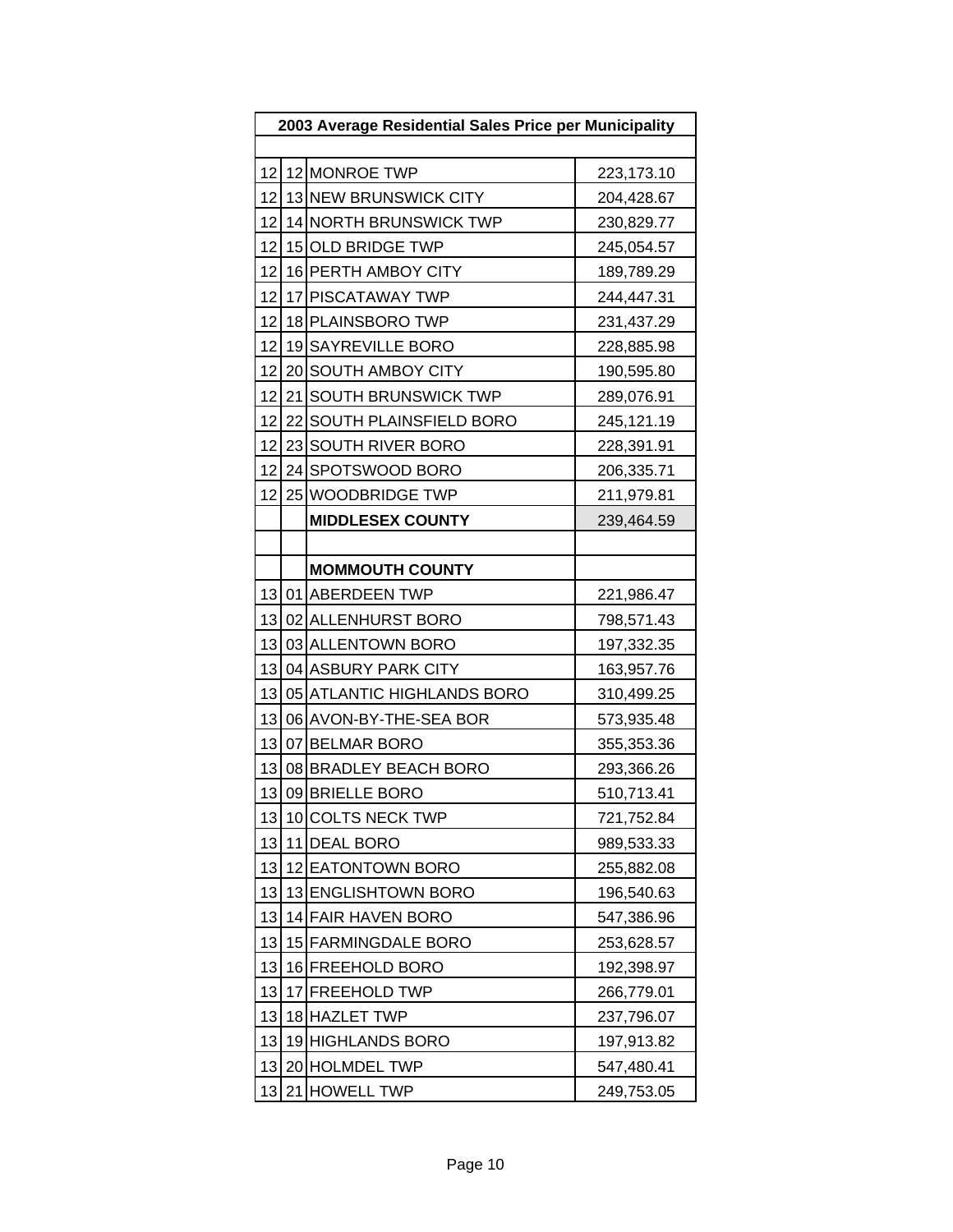|    | 2003 Average Residential Sales Price per Municipality |                             |              |  |
|----|-------------------------------------------------------|-----------------------------|--------------|--|
|    |                                                       |                             |              |  |
|    |                                                       | 13 22 INTERLAKEN BORO       | 504,166.67   |  |
| 13 |                                                       | 23 KEANSBURG BORO           | 132,738.21   |  |
| 13 |                                                       | 24 KEYPORT BORO             | 202,493.81   |  |
| 13 |                                                       | 25 LITTLE SILVER BORO       | 638,331.64   |  |
| 13 |                                                       | 26 LOCH ARBOUR VILLAGE      | 652,944.44   |  |
| 13 |                                                       | 27 LONG BRANCH CITY         | 279,403.57   |  |
| 13 |                                                       | 28 MANALAPAN TWP            | 303,245.12   |  |
|    |                                                       | 13 29 MANASQUAN BORO        | 449,913.94   |  |
| 13 |                                                       | 30 MARLBORO TWP             | 387,913.86   |  |
|    |                                                       | 13 31 MATAWAN BORO          | 237,131.60   |  |
| 13 |                                                       | 32 MIDDLETOWN TWP           | 329,524.83   |  |
| 13 |                                                       | 33 MILLSTONE TWP            | 440,892.16   |  |
|    |                                                       | 13 34 MONMOUTH BEACH BORO   | 396,171.77   |  |
| 13 |                                                       | 35 NEPTUNE TWP              | 229,099.74   |  |
| 13 |                                                       | 36 NEPTUNE CITY BORO        | 178,440.34   |  |
| 13 |                                                       | 37 OCEAN TWP                | 339,735.16   |  |
| 13 |                                                       | 38 OCEANPORT BORO           | 432,146.82   |  |
| 13 |                                                       | 39 RED BANK BORO            | 296,972.67   |  |
| 13 |                                                       | 40 ROOSEVELT BORO           | 148,771.43   |  |
| 13 |                                                       | 41 RUMSON BORO              | 839,637.99   |  |
| 13 |                                                       | 42 SEA BRIGHT BORO          | 330,632.28   |  |
| 13 |                                                       | 43 SEA GIRT BORO            | 968,782.26   |  |
| 13 |                                                       | 44 SHREWSBURY BORO          | 440,737.50   |  |
| 13 |                                                       | 45 SHREWSBURY TWP           | 146,164.71   |  |
| 13 |                                                       | 46 SOUTH BELMAR BORO        | 228,960.00   |  |
| 13 |                                                       | 47 SPRING LAKE BORO         | 1,403,448.98 |  |
| 13 |                                                       | 48 SPRING LAKE HEIGHTS BORO | 340,336.57   |  |
| 13 |                                                       | 49 TINTON FALLS BORO        | 242,857.78   |  |
| 13 |                                                       | 50 UNION BEACH BORO         | 183,452.07   |  |
| 13 |                                                       | 51 UPPER FREEHOLD TWP       | 378,176.04   |  |
| 13 |                                                       | 52 WALL TWP                 | 380,143.58   |  |
| 13 |                                                       | 53 WEST LONG BRANCH BORO    | 359,228.19   |  |
|    |                                                       | <b>MONMOUTH COUNTY</b>      | 323,832.41   |  |
|    |                                                       |                             |              |  |
|    |                                                       | <b>MORRIS COUNTY</b>        |              |  |
| 14 |                                                       | 01 BOONTON TOWN             | 312,347.55   |  |
| 14 |                                                       | 02 BOONTON TWP              | 473,512.46   |  |
| 14 |                                                       | 03 BULTER BORO              | 283,820.00   |  |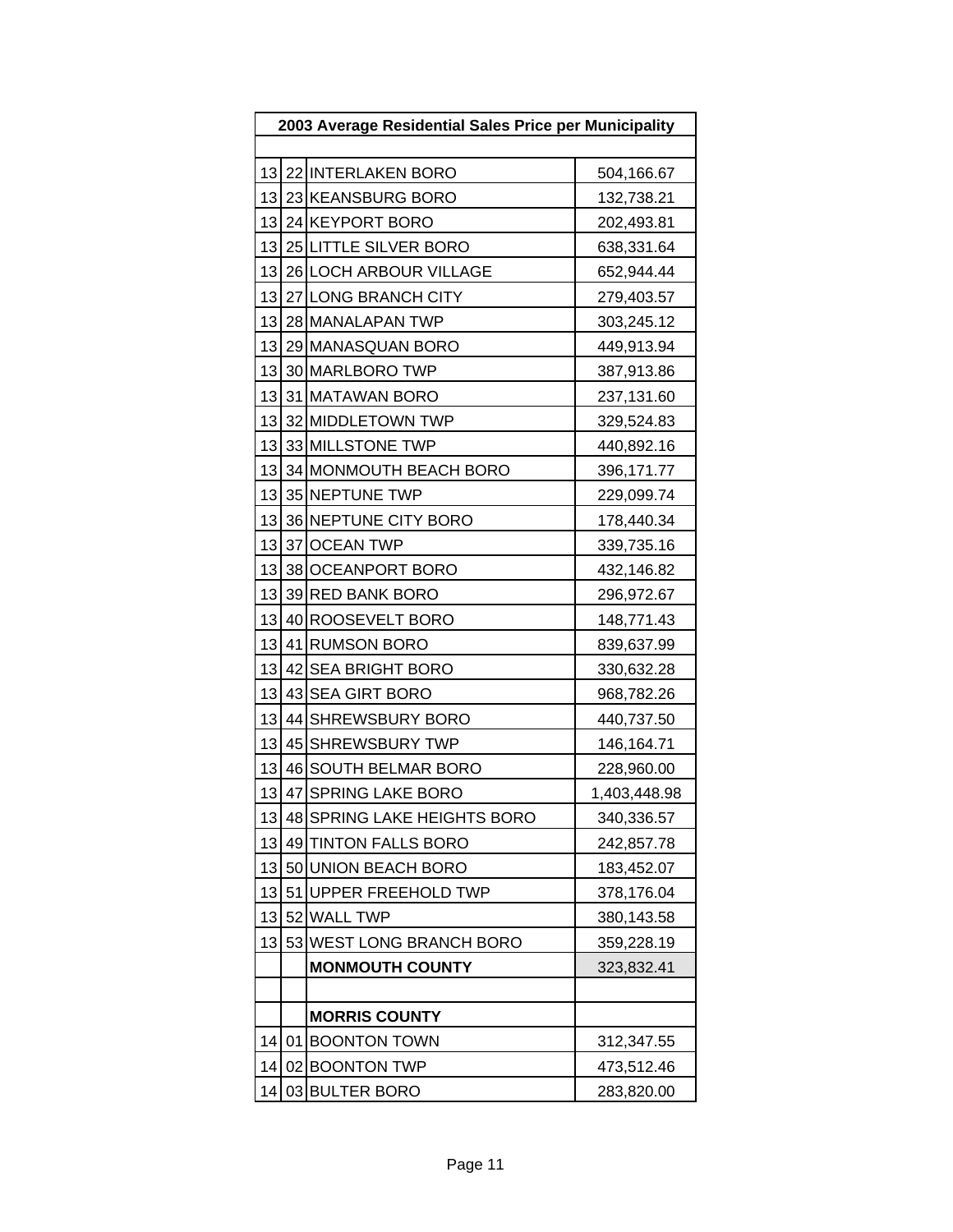| 2003 Average Residential Sales Price per Municipality |  |                              |              |  |  |
|-------------------------------------------------------|--|------------------------------|--------------|--|--|
|                                                       |  |                              |              |  |  |
|                                                       |  | 14 04 CHATHAM BORO           | 538,197.49   |  |  |
| 14                                                    |  | 05 CHATHAM TWP               | 543,671.66   |  |  |
| 14                                                    |  | 06 CHESTER BORO              | 531,661.90   |  |  |
| 14                                                    |  | 07 CHESTER TWP               | 665,665.00   |  |  |
| 14                                                    |  | 08 DENVILLE TWP              | 342,905.65   |  |  |
| 14                                                    |  | 09 DOVER TOWN                | 236,789.85   |  |  |
| 14                                                    |  | 10 EAST HANOVER TWP          | 420,051.02   |  |  |
| 14                                                    |  | 11 FLORHAM PARK BORO         | 457,409.68   |  |  |
| 14                                                    |  | 12 HANOVER TWP               | 364,811.65   |  |  |
| 14                                                    |  | 13 HARDING TWP               | 1,044,950.72 |  |  |
| 14                                                    |  | 14 JEFFERSON TWP             | 263,043.72   |  |  |
| 14                                                    |  | 15 KINNELON BORO             | 528,572.26   |  |  |
| 14                                                    |  | 16 LINCOLN PARK BORO         | 274,511.25   |  |  |
| 14                                                    |  | 17 MADISON BORO              | 598,466.50   |  |  |
| 14                                                    |  | 18 MENDHAM BORO              | 663,503.29   |  |  |
| 14                                                    |  | 19 MENDHAM TWP               | 776,615.64   |  |  |
| 14                                                    |  | 20 MINE HILL TWP             | 234,259.74   |  |  |
| 14                                                    |  | 21 MONTVILLE TWP             | 452,848.27   |  |  |
| 14                                                    |  | 22 MORRIS TWP                | 443,937.85   |  |  |
| 14                                                    |  | 23 MORRIS PLAINS BORO        | 367,754.35   |  |  |
| 14                                                    |  | 24 MORRISTOWN TOWN           | 318,341.08   |  |  |
| 14                                                    |  | 25 MOUNTAIN LAKES BORO       | 722,942.85   |  |  |
| 14                                                    |  | 26 MOUNT ARLINGTON BORO      | 254,234.75   |  |  |
| 14                                                    |  | 27 MOUNT OLIVE TWP           | 303,815.45   |  |  |
| 14                                                    |  | 28 NETCONG BORO              | 186,037.16   |  |  |
| 14                                                    |  | 29 PARSIPPANY-TROY HILLS TWP | 310,839.75   |  |  |
|                                                       |  | 14 30 LONG HILL TWP          | 460,160.79   |  |  |
| 14                                                    |  | 31 PEQUANNOCK TWP            | 310,176.39   |  |  |
| 14                                                    |  | 32 RANDOLPH TWP              | 469,164.51   |  |  |
| 14                                                    |  | 33 RIVERDALE BORO            | 254,084.58   |  |  |
| 14                                                    |  | 34 ROCKAWAY BORO             | 268,904.92   |  |  |
| 14                                                    |  | 35 ROCKAWAY TWP              | 291,576.19   |  |  |
| 14                                                    |  | 36 ROXBURY TWP               | 288,612.78   |  |  |
| 14                                                    |  | 37 VICTORY GARDENS BORO      | 163,690.00   |  |  |
| 14                                                    |  | 38 WASHINGTON TWP            | 390,182.02   |  |  |
| 14                                                    |  | 39 WHARTON BORO              | 245,238.98   |  |  |
|                                                       |  | <b>MORRIS COUNTY</b>         | 390,742.56   |  |  |
|                                                       |  |                              |              |  |  |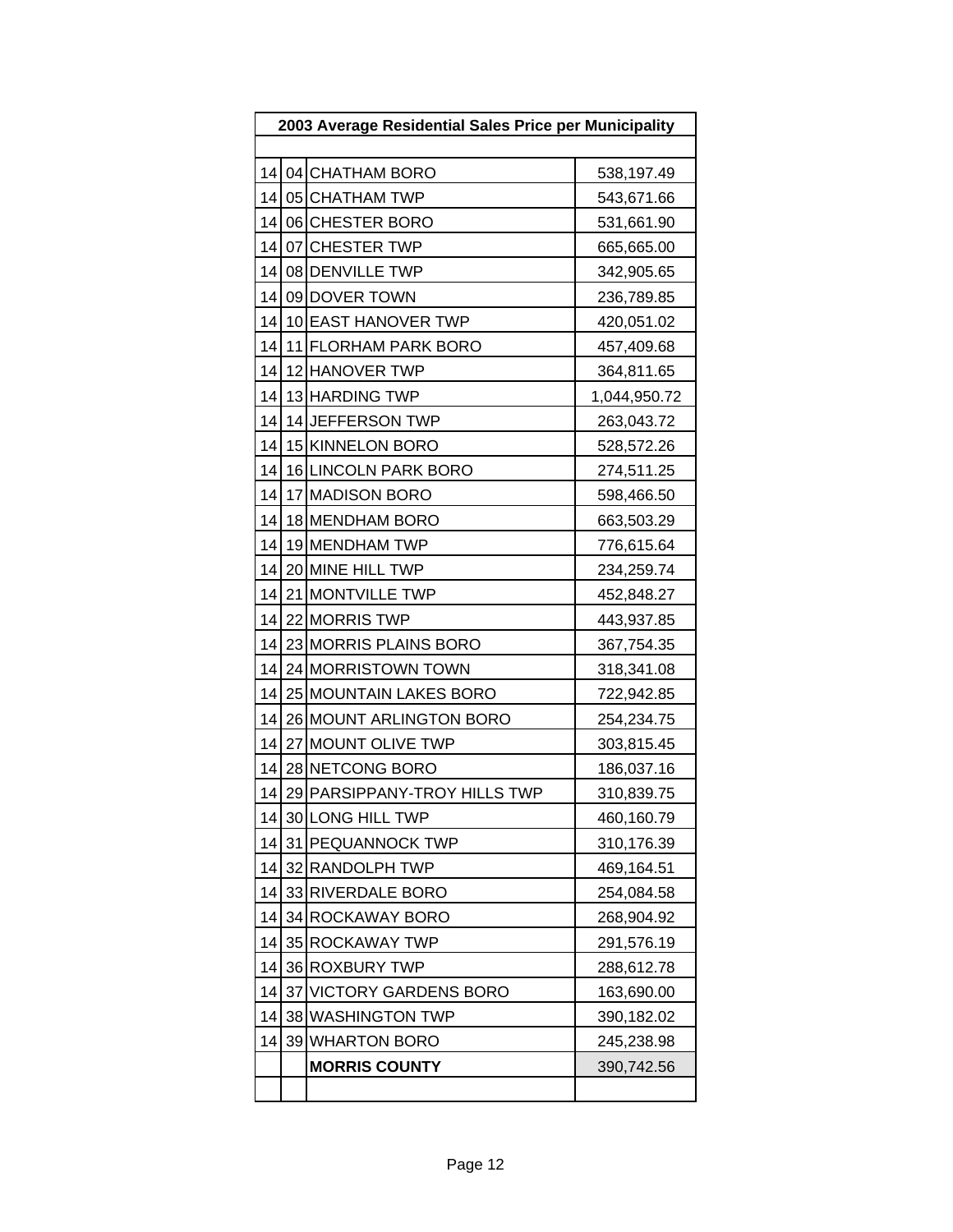| 2003 Average Residential Sales Price per Municipality |                 |                              |              |
|-------------------------------------------------------|-----------------|------------------------------|--------------|
|                                                       |                 |                              |              |
|                                                       |                 | <b>OCEAN COUNTY</b>          |              |
|                                                       |                 | 15 01 BARNEGAT TWP           | 172,466.09   |
| 15                                                    |                 | 02 BARNEGAT LIGHT BORO       | 600,722.22   |
| 15                                                    |                 | 03 BAY HEAD BORO             | 844,872.92   |
| 15 <sup>1</sup>                                       |                 | 04 BEACH HAVEN BORO          | 562,480.00   |
| 15                                                    |                 | 05 BEACHWOOD BORO            | 169,683.33   |
| 15                                                    |                 | 06 BERKELEY BORO             | 163,989.92   |
|                                                       |                 | 15 07 BRICK TWP              | 223,914.64   |
|                                                       |                 | 15 08 DOVER TWP              | 232,985.56   |
| 15                                                    |                 | 09 EAGLESWOOD TWP            | 146,178.95   |
| 15                                                    |                 | 10 HARVEY CEDARS BORO        | 838,463.33   |
| 15                                                    |                 | 11 ISLAND HEIGHTS BORO       | 242,332.14   |
| 15                                                    |                 | 12 JACKSON TWP               | 226,496.51   |
| 15                                                    |                 | 13 LACEY TWP                 | 213,154.92   |
|                                                       |                 | 15 14 LAKEHURST BORO         | 113,172.31   |
| 15                                                    |                 | 15 LAKEWOOD TWP              | 175,763.56   |
| 15                                                    |                 | 16 LAVALLETTE BORO           | 517,711.73   |
| 15                                                    |                 | 17 LITTLE EGG HARBOR TWP     | 148,177.10   |
| 15                                                    |                 | 18 LONG BEACH TWP            | 763,660.87   |
| 15                                                    |                 | 19 MANCHESTER TWP            | 146,081.08   |
|                                                       |                 | 15 20 MANTOLOKING BORO       | 1,928,392.86 |
| 15                                                    |                 | 21 OCEAN TWP                 | 180,382.03   |
| 15                                                    |                 | 22 OCEAN GATE BORO           | 151,520.31   |
|                                                       |                 | 15 23 PINE BEACH BORO        | 189,382.94   |
| 15                                                    |                 | 24 PLUMSTED TWP              | 236,426.97   |
| 15                                                    |                 | 25 POINT PLEASANT BORO       | 290,764.86   |
| 15 <sup>1</sup>                                       |                 | 26 POINT PLEASANT BEACH BORO | 426,060.90   |
| 15                                                    |                 | 27 SEASIDE HEIGHTS BORO      | 155,404.74   |
| 15                                                    |                 | 28 SEASIDE PARK BORO         | 384,032.00   |
| 15                                                    |                 | 29 SHIP BOTTOM BORO          | 482,383.33   |
| 15                                                    | 30 <sup>1</sup> | SOUTH TOMS RIVER BORO        | 117,843.90   |
| 15                                                    |                 | 31 STAFFORD BORO             | 224,016.28   |
| 15                                                    |                 | 32 SURF CITY BORO            | 571,290.38   |
| 15                                                    |                 | 33 TUCKERTON BORO            | 150,082.11   |
|                                                       |                 | <b>OCEAN COUNTY</b>          | 233,789.09   |
|                                                       |                 |                              |              |
|                                                       |                 | <b>PASSAIC COUNTY</b>        |              |
| 16                                                    |                 | 01 BLOOMINGDALE BORO         | 278,110.17   |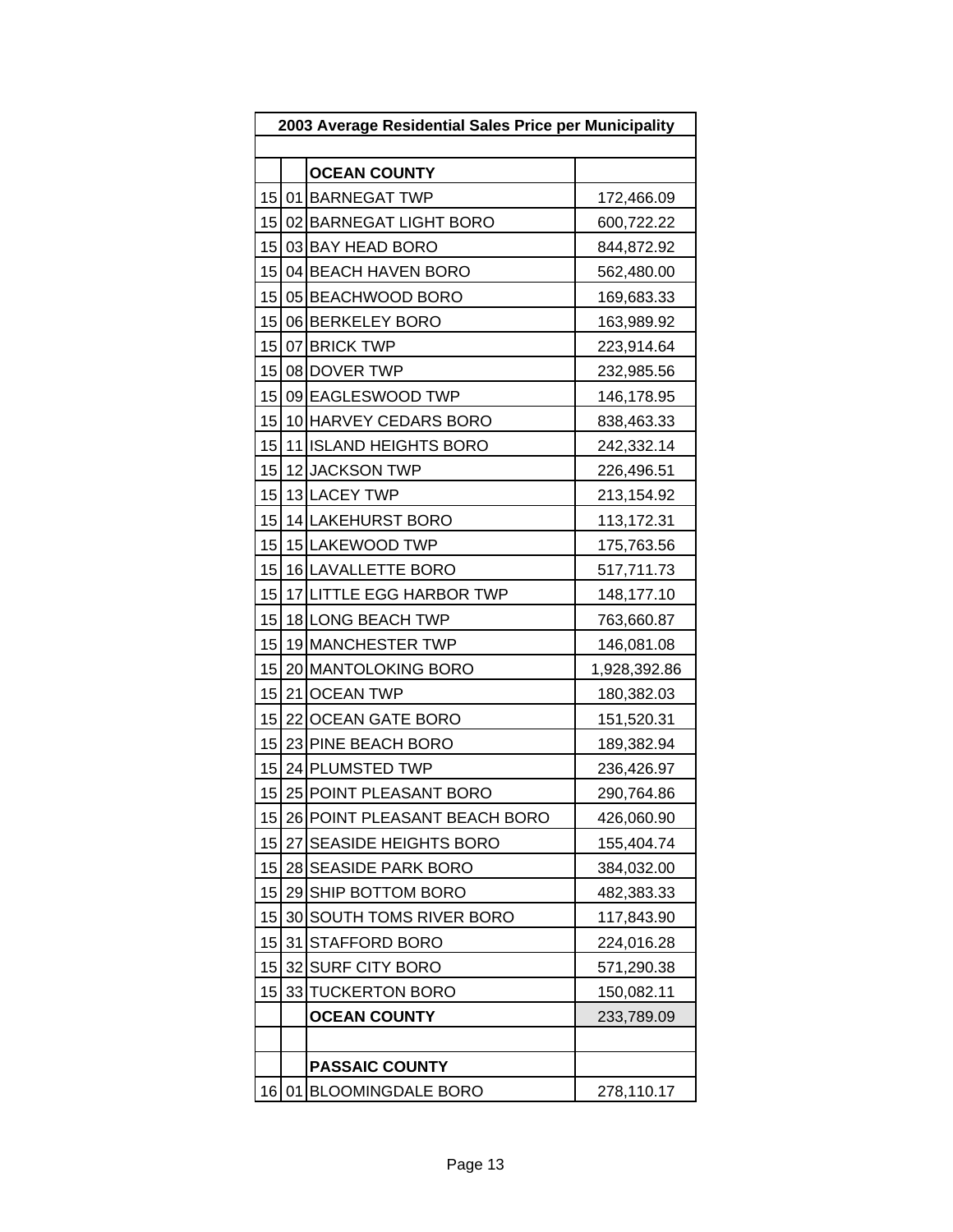| 2003 Average Residential Sales Price per Municipality |    |                             |            |
|-------------------------------------------------------|----|-----------------------------|------------|
|                                                       |    |                             |            |
|                                                       |    | 16 02 CLIFTON CITY          | 272,379.18 |
| 16                                                    |    | 03 HALEDON BORO             | 252,170.88 |
| 16                                                    |    | 04 HAWTHORNE BORO           | 318,061.64 |
|                                                       |    | 16 05 LITTLE FALLS TWP      | 280,609.39 |
| 16                                                    |    | 06 NORTH HALEDON BORO       | 378,034.09 |
| 16                                                    |    | 07 PASSAIC CITY             | 214,418.96 |
|                                                       |    | 16 08 PATERSON CITY         | 185,678.81 |
| 16                                                    |    | 09 POMPTON LAKES BORO       | 250,467.69 |
| 16                                                    |    | 10 PROSPECT PARK BORO       | 237,526.51 |
| 16                                                    |    | 11 RINGWOOD BORO            | 313,952.57 |
| 16                                                    |    | 12 TOTOWA BORO              | 287,172.55 |
| 16                                                    |    | 13 WANAQUE BORO             | 258,265.35 |
| 16                                                    |    | 14 WAYNE TWP                | 372,325.00 |
| 16                                                    |    | 15 WEST MILFORD TWP         | 243,602.15 |
| 16                                                    |    | 16 WEST PATERSON BORO       | 304,637.05 |
|                                                       |    | <b>PASSAIC COUNTY</b>       | 261,928.52 |
|                                                       |    |                             |            |
|                                                       |    | <b>SALEM COUNTY</b>         |            |
| 17                                                    |    | 01 ALLOWAY TWP              | 151,423.81 |
| 17                                                    |    | 02 CARNEYS POINT TWP        | 98,363.66  |
| 17                                                    |    | 03 ELMER BORO               | 101,600.00 |
| 17                                                    |    | 04 ELSINBORO TWP            | 139,523.08 |
| 17                                                    |    | 05 LOWER ALLOWAYS CREEK TWP | 95,687.50  |
| 17                                                    |    | 06 MANNINGTON TWP           | 121,555.56 |
| 17                                                    |    | 07 OLDSMAN TWP              | 122,618.75 |
| 17                                                    |    | 08 PENNS GROVE TWP          | 76,766.77  |
| 17                                                    |    | 09 PENNSVILLE TWP           | 112,834.91 |
| 17                                                    |    | 10 PILESGROVE TWP           | 220,426.67 |
| 17                                                    |    | 11 PITTSGROVE TWP           | 172,036.25 |
| 17                                                    |    | 12 QUINTON TWP              | 116,104.64 |
| 17                                                    |    | 13 SALEM CITY               | 64,941.58  |
| 17                                                    |    | 14 UPPER PITTSGROVE TWP     | 148,149.38 |
| 17                                                    |    | 15 WOODSTOWN BORO           | 159,256.89 |
|                                                       |    | <b>SALEM COUNTY</b>         | 122,982.27 |
|                                                       |    |                             |            |
|                                                       |    | <b>SOMERSET COUNTY</b>      |            |
| 18                                                    | 01 | <b>BEDMINSTER TWP</b>       | 281,224.68 |
| 18                                                    |    | 02 BERNARDS TWP             | 476,993.20 |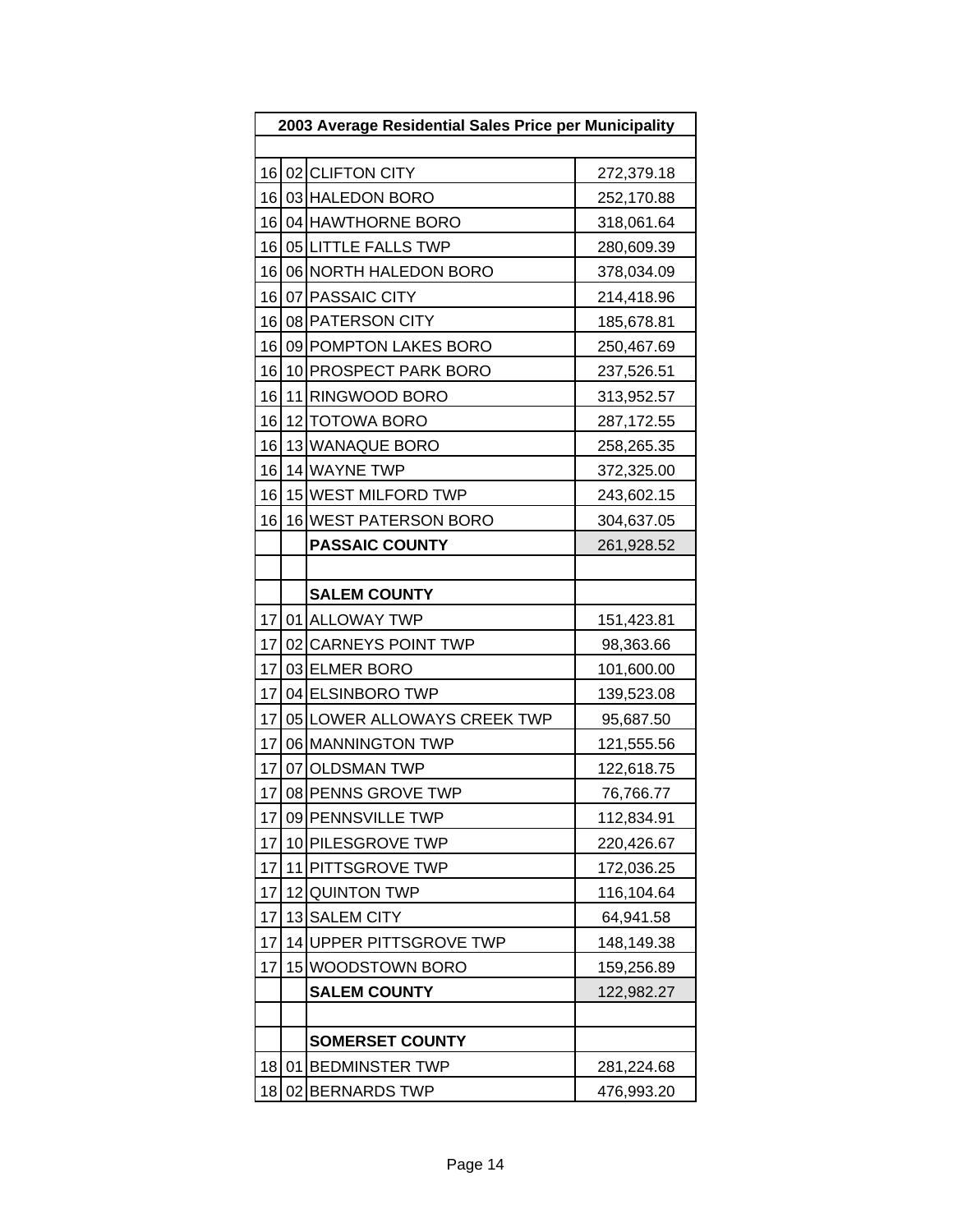| 2003 Average Residential Sales Price per Municipality |    |                           |            |
|-------------------------------------------------------|----|---------------------------|------------|
|                                                       |    |                           |            |
| 18                                                    |    | 03 BERNARDSVILE BORO      | 700,787.69 |
| 181                                                   |    | 04 BOUND BROOK BORO       | 219,692.99 |
| 18                                                    |    | 05 BRANCHBURG TWP         | 327,052.50 |
| 18                                                    |    | 06 BRIDGEWATER TWP        | 349,437.11 |
| 18                                                    |    | 07 FAR HILLS BORO         | 626,192.31 |
| 18                                                    |    | 08 FRANKLIN TWP           | 239,032.25 |
| 18                                                    |    | 09 GREEN BROOK TWP        | 407,709.24 |
| 18                                                    |    | 10 HILLSBOROUGH TWP       | 270,387.04 |
| 18                                                    |    | 11 MANVILLE BORO          | 203,877.81 |
| 18                                                    |    | 12 MILLSTONE BORO         | 323,666.67 |
| 18                                                    |    | 13 MONTGOMERY TWP         | 483,743.32 |
| 18                                                    |    | 14 NORTH PLAINFIELD BORO  | 192,895.84 |
| 18                                                    |    | 15 PEAPACK-GLADSTONE BORO | 462,750.00 |
| 18                                                    |    | 16 RARITAN BORO           | 279,452.38 |
| 18                                                    |    | 17 ROCKY HILL BORO        | 343,437.50 |
| 18                                                    |    | 18 SOMERVILLE BORO        | 227,133.60 |
| 18                                                    |    | 19 SOUTH BOUND BROOK BORO | 193,807.32 |
| 18                                                    |    | 20 WARREN TWP             | 591,871.67 |
| 18                                                    |    | 21 WATCHUNG BORO          | 565,515.38 |
|                                                       |    | <b>SOMERSET COUNTY</b>    | 310,782.30 |
|                                                       |    |                           |            |
|                                                       |    | <b>SUSSEX COUNTY</b>      |            |
| 19                                                    |    | 01 ANDOVER BORO           | 223,894.44 |
| 19                                                    |    | 02 ANDOVER TWP            | 223,137.10 |
| 19                                                    |    | 03 BRANCHVILLE BORO       | 208,617.50 |
| 19                                                    |    | 04 BYRAM TWP              | 254,081.11 |
| 19                                                    |    | 05 FRANKFORD TWP          | 224,075.81 |
| 19                                                    |    | 06 FRANKLIN BORO          | 176,094.45 |
| 19                                                    |    | 07 FREDON TWP             | 306,857.58 |
| 19                                                    |    | 08 GREEN TWP              | 314,458.06 |
| 19                                                    |    | 09 HAMBURG BORO           | 150,533.85 |
| 19                                                    |    | 10 HAMPTON BORO           | 193,146.77 |
| 19                                                    |    | 11 HARDYSTON BORO         | 231,076.08 |
| 19                                                    |    | 12 HOPATCONG BORO         | 187,431.23 |
| 19                                                    |    | 13 LAFAYETTE BORO         | 318,400.00 |
| 19                                                    |    | 14 MONTAGUE TWP           | 112,722.38 |
| 19                                                    |    | 15 NEWTON TOWN            | 176,863.92 |
| 19                                                    | 16 | OGDENSBURG BORO           | 189,250.00 |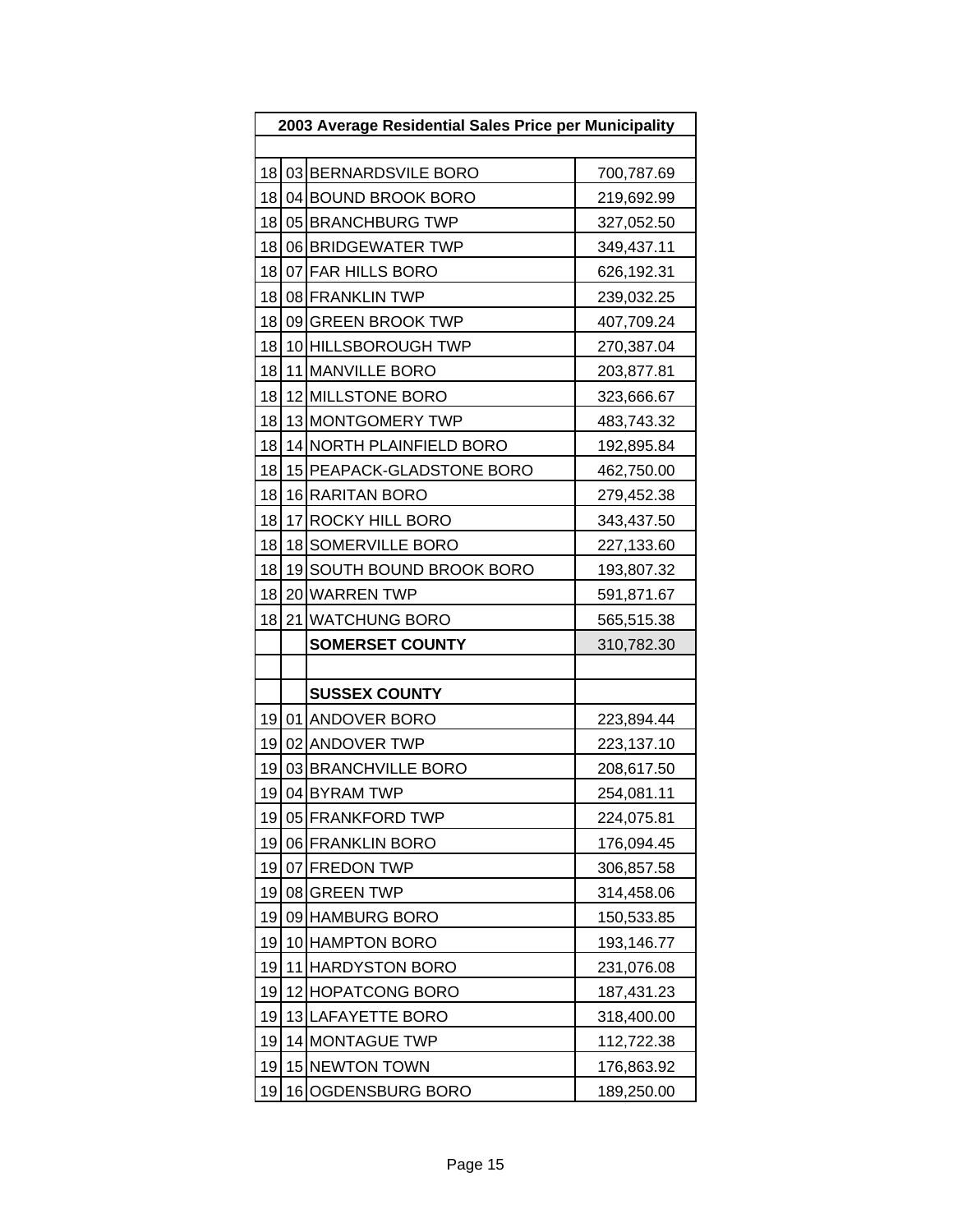| 2003 Average Residential Sales Price per Municipality |  |                         |            |
|-------------------------------------------------------|--|-------------------------|------------|
|                                                       |  |                         |            |
| 19                                                    |  | 17 SANDYSTON TWP        | 185,493.10 |
| 19                                                    |  | 18 SPARTA TWP           | 344,549.08 |
| 19                                                    |  | 19 STANHOPE BORO        | 169,116.16 |
| 19                                                    |  | 20 STILLWATER TWP       | 194,773.77 |
| 19                                                    |  | 21 SUSSEX TWP           | 150,384.62 |
| 19                                                    |  | 22 VERNON TWP           | 174,737.79 |
| 19                                                    |  | 23 WALPACK TWP          | N/A        |
| 19                                                    |  | 24 WANTAGE TWP          | 218,800.51 |
|                                                       |  | <b>SUSSEX COUNTY</b>    | 214,074.03 |
|                                                       |  |                         |            |
|                                                       |  | <b>UNION COUNTY</b>     |            |
| 20                                                    |  | 01 BERKELEY HEIGHTS TWP | 459,994.19 |
| 20                                                    |  | 02 CLARK TWP            | 311,669.95 |
| 20                                                    |  | 03 CRANFORD TWP         | 329,109.31 |
| 20                                                    |  | 04 ELIZABETH CITY       | 215,860.00 |
| 20                                                    |  | 05 FANWOOD BORO         | 320,398.58 |
| 20                                                    |  | 06 GARWOOD BORO         | 273,567.39 |
| 20                                                    |  | 07 HILLSIDE TWP         | 213,885.38 |
| 20                                                    |  | 08 KENILWORTH BORO      | 270,224.48 |
| 20                                                    |  | 09 LINDEN CITY          | 210,481.22 |
| 20                                                    |  | 10 MOUNTAINSIDE BORO    | 466,633.54 |
| 20                                                    |  | 11 NEW PROVIDENCE BORO  | 437,590.91 |
| 20                                                    |  | 12 PLAINFIELD CITY      | 188,382.85 |
| 20                                                    |  | 13 RAHWAY CITY          | 204,805.57 |
| 20                                                    |  | 14 ROSELLE BORO         | 180,356.16 |
| 20                                                    |  | 15 ROSELLE PARK BORO    | 234,252.89 |
| 20                                                    |  | 16 SCOTCH PLAINS TWP    | 373,921.16 |
| 20                                                    |  | 17 SPRINGFIELD TWP      | 320,666.75 |
| 20                                                    |  | 18 SUMMIT CITY          | 747,065.05 |
| 20                                                    |  | 19 UNION TWP            | 252,808.72 |
| 20                                                    |  | 20 WESTFIELD TOWN       | 520,348.41 |
| 20                                                    |  | 21 WINFIELD TWP         | N/A        |
|                                                       |  | <b>UNION COUNTY</b>     | 299,848.02 |
|                                                       |  |                         |            |
|                                                       |  | <b>WARREN COUNTY</b>    |            |
| 21                                                    |  | 01 ALLAMUCHY TWP        | 251,710.46 |
| 21                                                    |  | 02 ALPHA BORO           | 148,322.22 |
| 21                                                    |  | 03 BELVIDERE TOWN       | 172,642.35 |